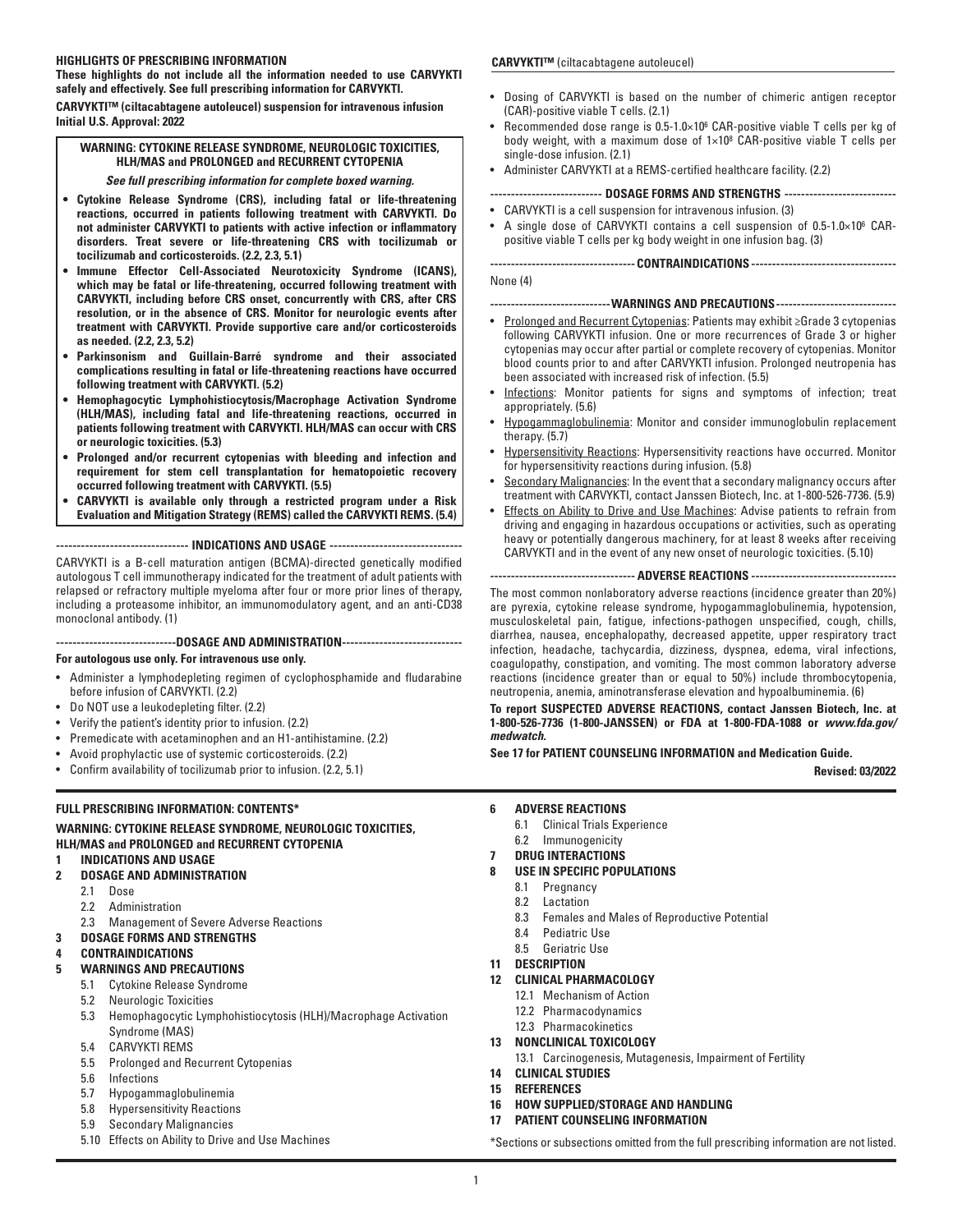## **FULL PRESCRIBING INFORMATION**

## **WARNING: CYTOKINE RELEASE SYNDROME, NEUROLOGIC TOXICITIES, HLH/MAS and PROLONGED and RECURRENT CYTOPENIA**

**Cytokine Release Syndrome (CRS), including fatal or life-threatening reactions, occurred in patients following treatment with CARVYKTI. Do not administer CARVYKTI to patients with active infection or inflammatory disorders. Treat severe or life-threatening CRS with tocilizumab or tocilizumab and corticosteroids** *[see Dosage and Administration (2.2, 2.3), Warnings and Precautions (5.1)].*

**Immune Effector Cell-Associated Neurotoxicity Syndrome (ICANS), which may be fatal or life-threatening, occurred following treatment with CARVYKTI, including before CRS onset, concurrently with CRS, after CRS resolution, or in the absence of CRS. Monitor for neurologic events after treatment with CARVYKTI. Provide supportive care and/or corticosteroids as needed** *[see Dosage and Administration (2.2, 2.3), Warnings and Precautions (5.2)].*

**Parkinsonism and Guillain-Barré syndrome and their associated complications resulting in fatal or life-threatening reactions have occurred following treatment with CARVYKTI** *[see Warnings and Precautions (5.2)].*

**Hemophagocytic Lymphohistiocytosis/Macrophage Activation Syndrome (HLH/MAS), including fatal and life-threatening reactions, occurred in patients following treatment with CARVYKTI. HLH/MAS can occur with CRS or neurologic toxicities** *[see Warnings and Precautions (5.3)].*

**Prolonged and/or recurrent cytopenias with bleeding and infection and requirement for stem cell transplantation for hematopoietic recovery occurred following treatment with CARVYKTI** *[see Warnings and Precautions (5.5)].*

**CARVYKTI is available only through a restricted program under a Risk Evaluation and Mitigation Strategy (REMS) called the CARVYKTI REMS Program** *[see Warnings and Precautions (5.4)].*

## **1 INDICATIONS AND USAGE**

CARVYKTI is a B-cell maturation antigen (BCMA)-directed genetically modified autologous T cell immunotherapy indicated for the treatment of adult patients with relapsed or refractory multiple myeloma, after four or more prior lines of therapy, including a proteasome inhibitor, an immunomodulatory agent, and an anti-CD38 monoclonal antibody.

## **2 DOSAGE AND ADMINISTRATION**

**For autologous use only. For intravenous use only.**

#### **2.1 Dose**

CARVYKTI is provided as a single dose for infusion containing a suspension of chimeric antigen receptor (CAR)-positive viable T cells in one infusion bag.

The recommended dose range is 0.5-1.0×10 $^{\rm 6}$  CAR-positive viable T cells per kg of body weight, with a maximum dose of 1×108 CAR-positive viable T cells per single infusion.

#### **2.2 Administration**

CARVYKTI is for autologous use only. The patient's identity must match the patient identifiers on the CARVYKTI cassette and infusion bag. Do not infuse CARVYKTI if the information on the patient-specific labels does not match the intended patient.

## Preparing the Patient for CARVYKTI Infusion

Confirm availability of CARVYKTI prior to starting the lymphodepleting chemotherapy regimen.

#### *Pretreatment*

Administer the lymphodepleting chemotherapy regimen: cyclophosphamide 300 mg/m2 intravenously (IV) and fludarabine 30 mg/m2 IV daily for 3 days.

See the prescribing information of cyclophosphamide and fludarabine for information on dose adjustment in renal impairment.

Lymphodepleting regimen must be delayed if a patient has serious adverse reactions from preceding bridging therapies (including clinically significant active infection, cardiac toxicity, and pulmonary toxicity) or active graft versus host disease in patient with prior allogeneic stem cell transplant. Consider repeating lymphodepleting regimen if CARVYKTI dosing is delayed by more than 14 days and patient has recovered from toxicity of the first lymphodepleting regimen.

Administer CARVYKTI infusion 2 to 4 days after the completion of the lymphodepleting chemotherapy regimen.

CARVYKTI infusion should be delayed if a patient has any of the following conditions:

- Clinically significant active infection or inflammatory disorders.
- Grade ≥3 non-hematologic toxicities of cyclophosphamide and fludarabine conditioning, except for Grade 3 nausea, vomiting, diarrhea, or constipation. CARVYKTI infusion should be delayed until resolution of these events to Grade ≤1.

## *Premedication*

Administer the following pre-infusion medications to all patients 30 - 60 minutes prior to CARVYKTI infusion:

## **CARVYKTI™** (ciltacabtagene autoleucel) **CARVYKTI™** (ciltacabtagene autoleucel)

- Antipyretics (oral or intravenous acetaminophen 650 to 1000 mg).
- Antihistamine (oral or intravenous diphenhydramine 25 to 50 mg or equivalent).

Avoid prophylactic use of systemic corticosteroids, because their use may interfere with the activity of CARVYKTI.

#### Receipt of CARVYKTI

- All sites approved for infusion will support required storage conditions for vapor phase of liquid nitrogen.
- CARVYKTI is shipped directly to the cell laboratory or clinical pharmacy associated with the infusion center in the vapor phase of a liquid nitrogen shipper.
- Confirm the patient's identity with the patient identifiers on the shipper.
- If the patient is not expected to be ready for same-day administration, before the shipper expires, transfer CARVYKTI to onsite vapor phase of liquid nitrogen storage.

## Preparation of CARVYKTI for Infusion

Do not thaw the product until it is ready to be used. Coordinate the timing of CARVYKTI thaw and infusion. Confirm the infusion time in advance and adjust the start time for thaw so that CARVYKTI is available for infusion when the patient is ready. Once thawed, the CARVYKTI infusion must be completed within 2.5 hours at room/ambient temperature (20°C to 25°C).

Prior to thawing the product, confirm that tocilizumab and emergency equipment are available prior to the infusion and during the recovery period.

- 1. Confirm patient identity: Prior to CARVYKTI preparation, match the patient's identity with the patient identifiers on the CARVYKTI cassette. Do not remove the CARVYKTI infusion bag from the cassette if the information on the patientspecific label does not match the intended patient. Contact **Janssen Biotech, Inc.** at **1-800-526-7736** if there are any discrepancies between the labels and the patient identifiers.
- 2. Once patient identification is confirmed, remove the CARVYKTI product bag from the cassette and check that the patient information on the cassette label matches the patient information on the bag label.
- 3. Inspect the product bag for any breaches of container integrity, such as breaks or cracks before thawing. Do not administer if the bag is compromised, and contact **Janssen Biotech, Inc.** at **1-800-526-7736.**
- 4. Place the infusion bag inside a sealable plastic bag (preferably sterile) prior to thawing.
- 5. Thaw CARVYKTI at 37°C±2°C using either a water bath or dry thaw method until there is no visible ice in the infusion bag. Total time from start of thaw until completion of thawing should be no more than 15 minutes.
- 6. Remove the infusion bag from the sealable plastic bag and wipe dry. Gently mix the contents of the bag to disperse clumps of cellular material. If visible cell clumps remain, continue to gently mix the contents of the bag. Small clumps of cellular material should disperse with gentle manual mixing. Do not pre-filter into a different container, wash, spin down, or resuspend CARVYKTI in new media prior to infusion.
- 7. Do not re-freeze or refrigerate thawed product.

**Administration** 

- For autologous infusion only.
- Do NOT use a leukocyte-depleting filter.
- Ensure that a minimum of two doses of tocilizumab and emergency equipment are available prior to infusion and during the recovery period.
- Central venous access may be utilized for the infusion of CARVYKTI and is encouraged in patients with poor peripheral access.
- 1. Confirm the patient's identity with the patient identifiers on the infusion bag. Do not infuse CARVYKTI if the information on the patient-specific label does not match the intended patient.
- 2. Prime the tubing of the infusion set with normal saline prior to infusion.
- 3. Once thawed, administer the entire contents of the CARVYKTI bag by intravenous infusion within 2.5 hours using infusion sets fitted with an in-line filter.
- 4. Gently mix the contents of the bag during CARVYKTI infusion to disperse cell clumps.
- 5. After the entire content of the product bag is infused, flush the administration line, inclusive of the in-line filter, with normal saline with a volume equal or greater to the total hold up volume of the primary administration set used inclusive of the drip tube, to ensure that all product is delivered.

CARVYKTI contains human blood cells that are genetically modified with replication-incompetent, self-inactivating, lentiviral vector. Follow universal precautions and local biosafety guidelines for handling and disposal of CARVYKTI to avoid potential transmission of infectious diseases.

## Monitoring After Infusion

Administer CARVYKTI at a REMS-certified healthcare facility.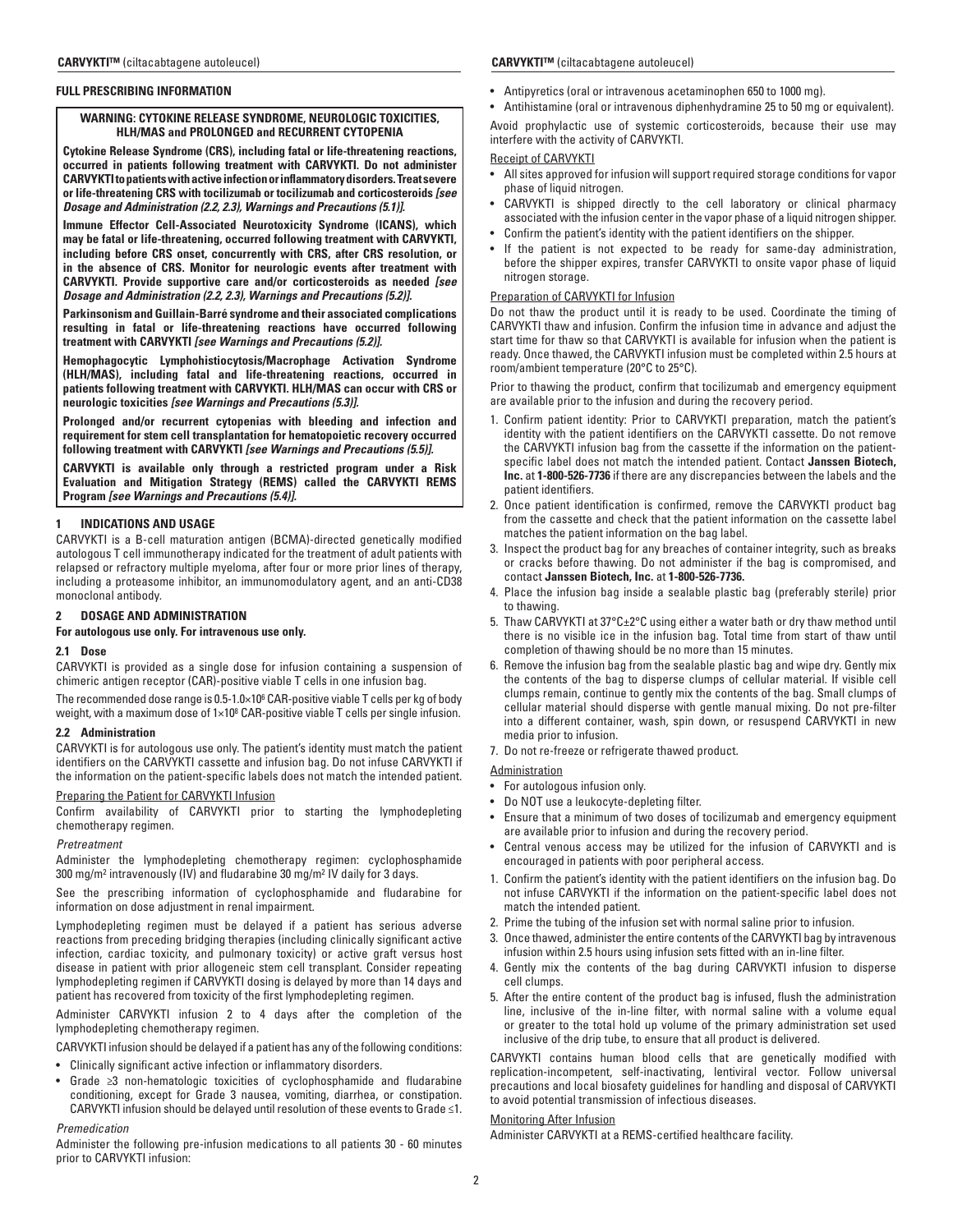Monitor patients at least daily for 10 days following CARVYKTI infusion at a certified healthcare facility for signs and symptoms of cytokine release syndrome (CRS) and neurologic toxicities. Monitor periodically for 4 weeks for signs and symptoms of delayed neurologic toxicity.

Instruct patients to remain within proximity of a certified healthcare facility for at least 4 weeks following infusion.

Instruct patients to refrain from driving or hazardous activities for at least 8 weeks following infusion.

## **2.3 Management of Severe Adverse Reactions**

## Cytokine Release Syndrome

Identify CRS based on clinical presentation *[see Warnings and Precautions (5.1)].* Evaluate for and treat other causes of fever, hypoxia and hypotension. Consider laboratory testing to monitor for disseminated intravascular coagulation, hematology parameters, as well as pulmonary, cardiac, renal, and hepatic function. If CRS is suspected, manage according to the recommendations in Table 1.

Patients who experience CRS should be closely monitored for cardiac and other organ function until resolution of symptoms. Consider anti-seizure prophylaxis with levetiracetam in patients who experience CRS.

Patients who experience Grade 2 or higher CRS (e.g., hypotension not responsive to fluids, or hypoxia requiring supplemental oxygenation) should be monitored with continuous telemetry and pulse oximetry.

For severe or life-threatening CRS, consider intensive care unit level monitoring and supportive therapy.

For CRS refractory to first line interventions such as tocilizumab or tocilizumab and corticosteroids, consider alternate treatment options (i.e., higher corticosteroid dose, alternative anti-cytokine agents, e.g., anti-IL1 and/or anti-TNFα, anti-T cell therapies). Refractory CRS is characterized by fevers, end-organ toxicity (e.g., hypoxia, hypotension) not improving within 12 hours of first line interventions or development of HLH/MAS.

If concurrent neurologic toxicity is suspected during CRS, administer:

- Corticosteroids according to the more aggressive intervention based on the CRS and neurologic toxicity grades in Tables 1 and 2
- Tocilizumab according to the CRS grade in Table 1
- Anti-seizure medication according to the neurologic toxicity in Table 2

## **Table 1: CRS Grading and Management Guidance**

| <b>CRS Grade<sup>a</sup></b>                                                                                                            | <b>Tocilizumab</b> <sup>b</sup>                                                                                                                                      | Corticosteroidsf                                         |
|-----------------------------------------------------------------------------------------------------------------------------------------|----------------------------------------------------------------------------------------------------------------------------------------------------------------------|----------------------------------------------------------|
| Grade 1<br>Temperature ≥38°C <sup>c</sup>                                                                                               | In patients with:                                                                                                                                                    | N/A                                                      |
|                                                                                                                                         | Early onset of fever<br>(if onset less than 72)<br>hours after infusion)                                                                                             |                                                          |
|                                                                                                                                         | Tocilizumab 8 mg/kg<br>intravenously (IV) over<br>1 hour (not to exceed<br>800 mg) may be<br>considered                                                              |                                                          |
| Grade 2<br>Symptoms require and<br>respond to moderate<br>intervention.                                                                 | Administer tocilizumab<br>8 mg/kg IV over 1 hour<br>(not to exceed 800 mg).                                                                                          | Consider<br>dexamethasone 10 mg<br>IV every 12-24 hours. |
| Temperature $\geq 38^{\circ}$ C <sup>c</sup> with:<br>Hypotension not requiring<br>vasopressors,<br>and/or.<br>Hypoxia requiring oxygen | Repeat tocilizumab every<br>8 hours as needed if not<br>responsive to intravenous<br>fluids up to 1 liter or<br>increasing supplemental<br>oxygen.                   |                                                          |
| via canula <sup>e</sup> or blow-by,<br>or,<br>Grade 2 organ toxicity. <sup>9</sup>                                                      | If no improvement within 24 hours or rapid<br>progression, repeat tocilizumab and escalate dose<br>and frequency of dexamethasone (20 mg IV every<br>6 to 12 hours). |                                                          |
|                                                                                                                                         | If no improvement within 24 hours or continued<br>rapid progression, switch to methylprednisolone<br>2 mg/kg IV every 12 hours.                                      |                                                          |
|                                                                                                                                         | After 2 doses of tocilizumab, consider alternative<br>anti-cytokine agents. <sup>d</sup>                                                                             |                                                          |
| Do not exceed 3 doses of tocilizumab in 24 hours,<br>or 4 doses in total.                                                               |                                                                                                                                                                      |                                                          |

## **Table 1: CRS Grading and Management Guidance (continued)**

| rapic 1. Und drauniy anu manaycinchi dunuance (commucu)                                                                                                                                                                                                                                                             |                                                                                                                                                                                                                                                                                                                                                                                                                                                                                  |                                                         |
|---------------------------------------------------------------------------------------------------------------------------------------------------------------------------------------------------------------------------------------------------------------------------------------------------------------------|----------------------------------------------------------------------------------------------------------------------------------------------------------------------------------------------------------------------------------------------------------------------------------------------------------------------------------------------------------------------------------------------------------------------------------------------------------------------------------|---------------------------------------------------------|
| <b>CRS Grade<sup>a</sup></b>                                                                                                                                                                                                                                                                                        | <b>Tocilizumab</b> <sup>b</sup>                                                                                                                                                                                                                                                                                                                                                                                                                                                  | Corticosteroidsf                                        |
| Grade 3<br>Symptoms require and<br>respond to aggressive<br>intervention.                                                                                                                                                                                                                                           | Per Grade 2                                                                                                                                                                                                                                                                                                                                                                                                                                                                      | Administer<br>dexamethasone 10 mg<br>IV every 12 hours. |
| Temperature $\geq 38^{\circ}$ C <sup>c</sup> with:<br><b>Hypotension requiring</b><br>one vasopressor with or<br>without vasopressin,<br>and/or,<br>Hypoxia requiring oxygen<br>via high-flow nasal canula <sup>e</sup> ,<br>facemask, non-rebreather<br>mask, or Venturi mask,<br>or,<br>Grade 3 organ toxicity or | If no improvement within 24 hours or rapid<br>progression, repeat tocilizumab and escalate dose<br>and frequency of dexamethasone (20 mg IV every<br>6 to 12 hours).<br>If no improvement within 24 hours or continued<br>rapid progression, switch to methylprednisolone<br>2 mg/kg IV every 12 hours.<br>After 2 doses of tocilizumab, consider alternative<br>anti-cytokine agents. <sup>d</sup><br>Do not exceed 3 doses of tocilizumab in 24 hours,<br>or 4 doses in total. |                                                         |
| Grade 4 transaminitis.<br>Grade 4<br>Life-threatening symptoms.<br>Requirements for ventilator                                                                                                                                                                                                                      | Per Grade 2                                                                                                                                                                                                                                                                                                                                                                                                                                                                      | Administer<br>dexamethasone 20 mg<br>IV every 6 hours.  |
| support, continuous<br>veno-venous hemodialysis<br>(CVVHD).<br>Temperature ≥38°C <sup>c</sup> with:<br><b>Hypotension requiring</b><br>multiple vasopressors<br>(excluding vasopressin),<br>and/or,<br>Hypoxia requiring positive                                                                                   | After 2 doses of tocilizumab, consider alternative<br>anti-cytokine agents <sup>d</sup> . Do not exceed 3 doses of<br>tocilizumab in 24 hours, or 4 doses in total.<br>If no improvement within 24 hours, consider<br>methylprednisolone (1-2 g IV, repeat every<br>24 hours if needed; taper as clinically indicated) or<br>other immunosuppressants (e.g. other anti-T cell<br>therapies).                                                                                     |                                                         |
| pressure (e.g., CPAP,<br>BiPAP, intubation, and<br>mechanical ventilation),<br>or,<br>Grade 4 organ toxicity<br>(excluding transaminitis).                                                                                                                                                                          |                                                                                                                                                                                                                                                                                                                                                                                                                                                                                  |                                                         |

- a Based on ASTCT 2019 grading system (Lee et.al, 2019), modified to include organ toxicity.
- **b** Refer to tocilizumab prescribing information for details.
- c Attributed to CRS. Fever may not always be present concurrently with hypotension or hypoxia, as it may be masked by interventions such as antipyretics or anti-cytokine therapy (e.g., tocilizumab or steroids). Absence of fever does not impact CRS management decision. In this case, CRS management is driven by hypotension and/or hypoxia and by the more severe symptom not attributable to any other cause.
- d Monoclonal antibodies targeting cytokines may be considered based on institutional practice for unresponsive CRS.
- e Low-flow nasal cannula is ≤6 L/min; high-flow nasal cannula is >6 L/min.
- f Continue corticosteroids use until the event is Grade 1 or less; taper steroids if total corticosteroid exposure is greater than 3 days.
- g Organ toxicity grading based on National Cancer Institute Common Terminology Criteria for Adverse Events (NCI CTCAE) version 5.0.

## Neurologic Toxicities

Monitor patients for signs and symptoms of neurologic toxicities (ICANS and other neurologic toxicities) (Table 2). Rule out other causes of neurologic signs or symptoms. Provide intensive care and supportive therapy for severe or life-threatening neurologic toxicities. Please see section 5.2 for non ICANS neurologic toxicities. If ICANS is suspected, manage according to the recommendations in Table 2.

If concurrent CRS is suspected during the neurologic toxicity event, administer:

- Corticosteroids according to the more aggressive intervention based on the CRS and neurologic toxicity grades in Tables 1 and 2
- Tocilizumab according to CRS grade in Table 1
- Anti-seizure medication according to neurologic toxicity in Table 2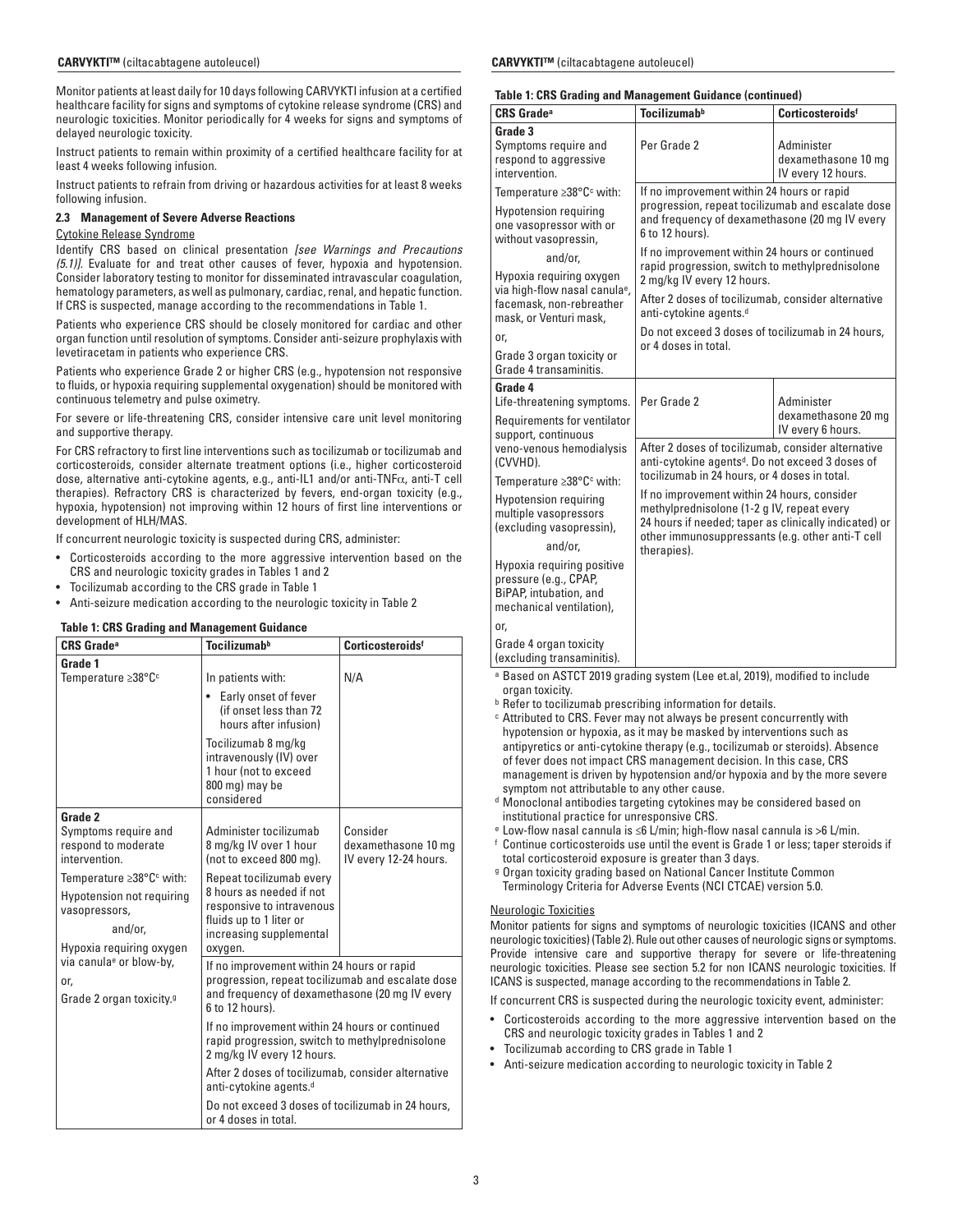## **Table 2: Guideline for management of ICANS**

| <b>ICANS Grade<sup>a</sup></b>                                                                                                | <b>Corticosteroids</b>                                                                                                                                                                                     |
|-------------------------------------------------------------------------------------------------------------------------------|------------------------------------------------------------------------------------------------------------------------------------------------------------------------------------------------------------|
| Grade 1                                                                                                                       | Consider dexamethasone <sup>c</sup> 10 mg IV                                                                                                                                                               |
| ICE score 7-9 <sup>b</sup>                                                                                                    | every 12 to 24 hours for 2 to 3 days.                                                                                                                                                                      |
| or depressed level of consciousness:<br>awakens spontaneously.                                                                | Consider non-sedating, anti-seizure<br>medicines (e.g., levetiracetam) for<br>seizure prophylaxis.                                                                                                         |
| Grade 2                                                                                                                       | Administer dexamethasone <sup>c</sup> 10 mg IV                                                                                                                                                             |
| ICE score-3-6 <sup>b</sup>                                                                                                    | every 12 hours for 2-3 days, or longer for<br>persistent symptoms.                                                                                                                                         |
| or depressed level of consciousness:<br>awakens to voice                                                                      | Consider steroid taper if total corticosteroid<br>exposure is greater than 3 days.                                                                                                                         |
|                                                                                                                               | If no improvement after 24 hours or<br>worsening of neurologic toxicity,<br>increase the dose and/or frequency of<br>dexamethasone up to a maximum of<br>20 mg IV every 6 hours.                           |
|                                                                                                                               | Consider non-sedating, anti-seizure<br>medicines (e.g., levetiracetam) for<br>seizure prophylaxis.                                                                                                         |
| Grade 3<br>ICE score-0-2 <sup>b</sup>                                                                                         | Administer dexamethasone <sup>c</sup> 10 mg-20 mg<br>IV every 6 hours.                                                                                                                                     |
| (If ICE score is 0, but the patient<br>is arousable (e.g., awake with<br>global aphasia) and able to perform<br>assessment)   | If no improvement after 24 hours or<br>worsening of neurologic toxicity,<br>escalate dexamethasone <sup>c</sup> dose to at<br>least 20 mg IV every 6 hours,                                                |
| or depressed level of consciousness:<br>awakens only to tactile stimulus,<br>or seizures, either:                             | OR escalate to high-dose<br>methylprednisolone (1-2 g/day, repeat<br>every 24 hours if needed; taper as<br>clinically indicated)                                                                           |
| any clinical seizure, focal or<br>generalized, that resolves rapidly,<br><sub>0r</sub><br>non-convulsive seizures on EEG      | Consider non-sedating, anti-seizure<br>medicines (e.g., levetiracetam) for<br>seizure prophylaxis.                                                                                                         |
| that resolve with intervention,<br>or raised intracranial pressure (ICP):<br>focal/local edema on neuroimaging <sup>d</sup> . | If cerebral edema is suspected, consider<br>hyperventilation and hyperosmolar therapy.<br>Give high-dose methylprednisolone (1-2 g,<br>repeat every 24 hours if needed; taper as<br>clinically indicated). |
| Grade 4                                                                                                                       | Administer dexamethasone <sup>c</sup> 20 mg IV                                                                                                                                                             |
| ICE score-0 <sup>b</sup> (Patient is unarousable<br>and unable to perform ICE<br>assessment)                                  | every 6 hours.<br>If no improvement after 24 hours or<br>worsening of neurologic toxicity, escalate                                                                                                        |
| or depressed level of consciousness<br>either:                                                                                | to high-dose methylprednisolone (1-2 g/day,<br>repeated every 24 hours if needed; taper as<br>clinically indicated).                                                                                       |
| patient is unarousable or requires<br>$\bullet$<br>vigorous or repetitive tactile<br>stimuli to arouse, or<br>stupor or coma, | Consider non-sedating, anti-seizure<br>medicines (e.g., levetiracetam) for<br>seizure prophylaxis.                                                                                                         |
| or seizures, either:<br>life-threatening prolonged<br>seizure (>5 min), or                                                    | If raised ICP/cerebral edema is<br>suspected, consider hyperventilation and<br>hyperosmolar therapy. Give high-dose                                                                                        |
| • repetitive clinical or electrical<br>seizures without return to<br>baseline in between,                                     | methylprednisolone (1-2 g/day, repeat<br>every 24 hours if needed; taper as clinically<br>indicated), and consider neurology and/or<br>neurosurgery consultation.                                          |
| or motor findings <sup>e</sup> :<br>deep focal motor weakness such<br>as hemiparesis or paraparesis,                          |                                                                                                                                                                                                            |
| or raised ICP/cerebral edema, with<br>signs/symptoms such as:<br>diffuse cerebral edema on<br>neuroimaging, or                |                                                                                                                                                                                                            |
| decerebrate or decorticate<br>٠<br>posturing, or<br>cranial nerve VI palsy, or<br>$\bullet$                                   |                                                                                                                                                                                                            |
| papilledema, or<br>Cushing's triad<br>$\bullet$                                                                               |                                                                                                                                                                                                            |

## **CARVYKTI™** (ciltacabtagene autoleucel) **CARVYKTI™** (ciltacabtagene autoleucel)

Note: ICANS grade and management is determined by the most severe event (ICE score, level of consciousness, seizure, motor findings, raised ICP/cerebral edema), not attributable to any other cause.

- <sup>a</sup> ASTCT 2019 criteria for grading Neurologic Toxicity (Lee et.al, 2019).
- **b If patient is arousable and able to perform Immune Effector Cell-Associated** Encephalopathy (ICE) Assessment, assess: **Orientation** (oriented to year, month, city, hospital = 4 points); **Naming** (name 3 objects, e.g., point to clock, pen, button = 3 points); **Following Commands** (e.g., "show me 2 fingers" or "close your eyes and stick out your tongue" = 1 point); **Writing** (ability to write a standard sentence = 1 point); and **Attention** (count backwards from 100 by ten = 1 point). If patient is unarousable and unable to perform ICE Assessment  $(Grade 4 ICANS) = 0 points.$
- c All references to dexamethasone administration are dexamethasone or equivalent. d Intracranial hemorrhage with or without associated edema is not considered
- a neurotoxicity feature and is excluded from ICANS grading. It may be graded according to NCI CTCAE v5.0.
- e Tremors and myoclonus associated with immune effector cell therapies may be graded according to NCI CTCAE v5.0, but they do not influence ICANS grading.

## **3 DOSAGE FORMS AND STRENGTHS**

CARVYKTI is a cell suspension for intravenous infusion.

A single dose of CARVYKTI contains a cell suspension of 0.5-1.0×106 CAR-positive viable T cells per kg body weight in one infusion bag up to a maximum of  $1\times10^8$ CAR-positive viable T cells *[see How Supplied/Storage and Handling (16)].*

**4 CONTRAINDICATIONS**

None.

## **5 WARNINGS AND PRECAUTIONS**

## **5.1 Cytokine Release Syndrome**

Cytokine release syndrome, including fatal or life-threatening reactions, occurred following treatment with CARVYKTI. CRS occurred in 95% (92/97) of patients receiving ciltacabtagene autoleucel. Grade 3 or higher CRS (2019 ASTCT grade)1 occurred in 5% (5/97) of patients, with Grade 5 CRS reported in 1 patient. The median time to onset of CRS was 7 days (range: 1 to 12 days). The median duration of CRS was 4 days (range:1 to 40 days) in all but one patient who had a duration of CRS of 97 days with a subsequent fatal outcome. In patients who experienced CRS, the most common manifestations of CRS included pyrexia (100%), hypotension (43%), increased aspartate aminotransferase (AST) (22%), chills (15%), increased alanine aminotransferase (ALT) (14%) and sinus tachycardia (11%). Grade 3 or higher events associated with CRS included increased AST and ALT, hyperbilirubinemia, hypotension, pyrexia, hypoxia, respiratory failure, acute kidney injury, disseminated intravascular coagulation, HLH/MAS, angina pectoris, supraventricular and ventricular tachycardia, malaise, myalgias, increased-C-reactive protein, ferritin, blood alkaline phosphatase and gamma-glutamyl transferase *[see Adverse Reactions (6.1)].*

Identify CRS based on clinical presentation. Evaluate for and treat other causes of fever, hypoxia, and hypotension. CRS has been reported to be associated with findings of HLH/MAS, and the physiology of the syndromes may overlap. HLH/MAS is a potentially life-threatening condition. In patients with progressive symptoms of CRS or refractory CRS despite treatment, evaluate for evidence of HLH/MAS. Please see Section 5.3; Hemophagocytic Lymphohistiocytosis (HLH)/Macrophage Activation Syndrome (MAS).

Sixty-nine of 97 (71%) patients received tocilizumab and/or a corticosteroid for CRS after infusion of ciltacabtagene autoleucel. Forty-four (45%) patients received tocilizumab without corticosteroids, of whom 33 (34%) received a single dose and 11 (11%) received more than 1 dose; 24 patients (25%) received tocilizumab and a corticosteroid, and one patient (1%) received only corticosteroids.

Ensure that a minimum of two doses of tocilizumab are available prior to infusion of CARVYKTI.

Monitor patients at least daily for 10 days following CARVYKTI infusion at a REMScertified healthcare facility for signs and symptoms of CRS. Monitor patients for signs or symptoms of CRS for at least 4 weeks after infusion. At the first sign of CRS, immediately institute treatment with supportive care, tocilizumab, or tocilizumab and corticosteroids, as indicated in Table 1 *[see Dosing and Administration (2.3)].*

Counsel patients to seek immediate medical attention should signs or symptoms of CRS occur at any time *[see Patient Counseling information (17)].*

## **5.2 Neurologic Toxicities**

Neurologic toxicities, which may be severe, life-threatening or fatal, occurred following treatment with CARVYKTI. Neurologic toxicities included ICANS, neurologic toxicity with signs and symptoms of parkinsonism, Guillain-Barré Syndrome, peripheral neuropathies and cranial nerve palsies. Counsel patients on the signs and symptoms of these neurologic toxicities, and on the delayed nature of onset of some of these toxicities. Instruct patients to seek immediate medical attention for further assessment and management if signs or symptoms of any of these neurologic toxicities occur at any time *[see Patient Counseling Information (17)].*

Overall, one or more subtypes of neurologic toxicity<sup>2</sup> described below occurred following ciltacabtagene autoleucel infusion in 26% (25/97) of patients of which 11%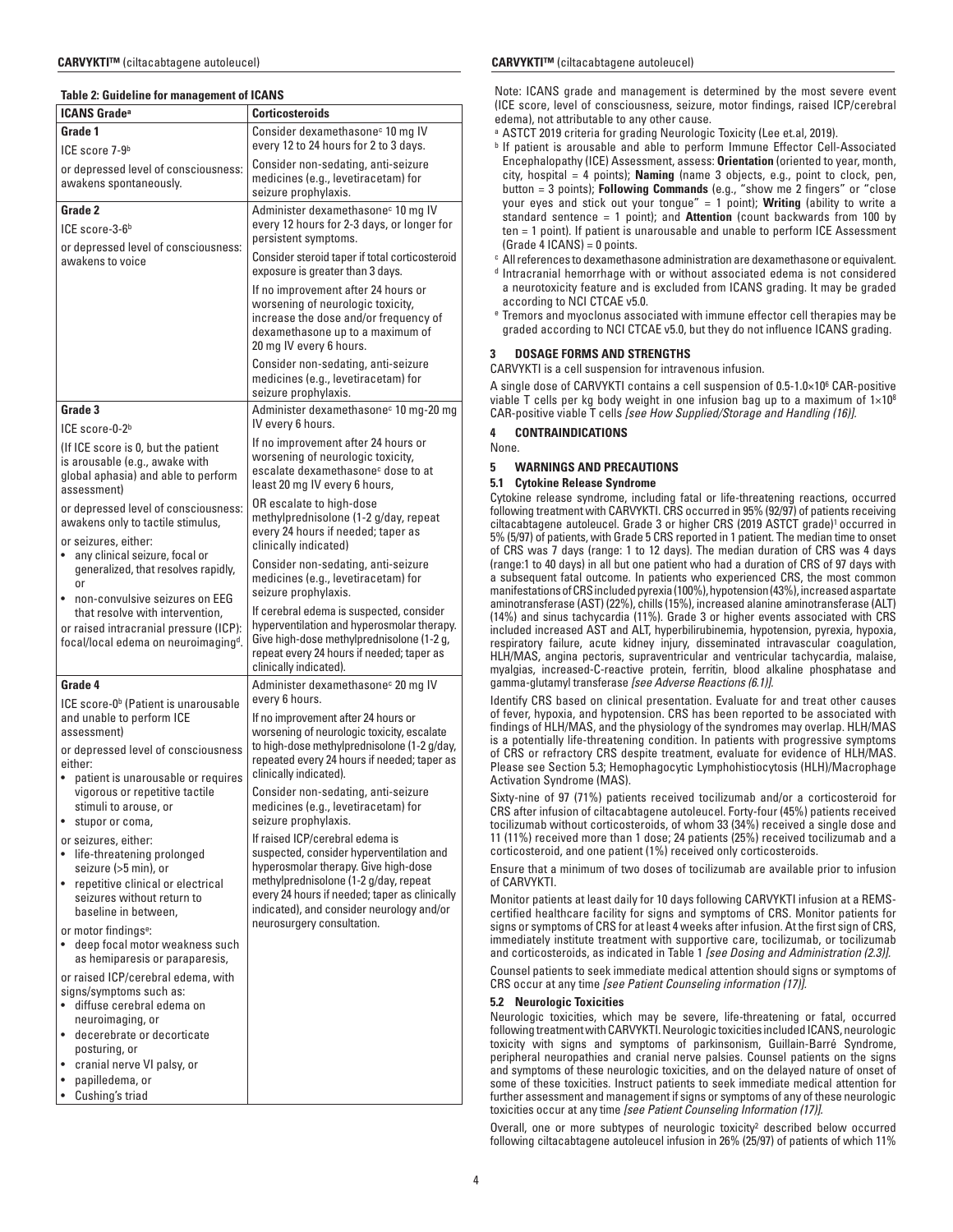(11/97) of patients experienced Grade 3 or higher events. These subtypes of neurologic toxicities were also observed in 2 ongoing studies *[see Adverse Reactions (6.1)].*

#### Immune Effector Cell-associated Neurotoxicity Syndrome (ICANS)

Patients receiving CARVYKTI may experience fatal or life-threatening ICANS following treatment with CARVYKTI, including before CRS onset, concurrently with CRS, after CRS resolution, or in the absence of CRS.

ICANS occurred in 23% (22/97) of patients receiving ciltacabtagene autoleucel including Grade 3 or 4 events in 3% (3/97) and Grade 5 (fatal) events in 2% (2/97). Two patients had ongoing Grade 3 and Grade 1 ICANS at last known alive date and one patient had Grade 1 ICANS ongoing at time of death from neurologic toxicity with parkinsonian features. The median time to onset of ICANS was 8 days (range: 1 to 28 days). ICANS resolved in 17 of 22 patients (77%), and the median time to resolution was 6 days (range: 2 to 143 days). Median duration of ICANS in all patients, including those with fatal ICANS, ICANS ongoing at time of death from other causes or ongoing at last known alive date, was 7.5 days (range: 2 to 927 days). All 22 patients with ICANS had CRS. The onset of ICANS occurred during CRS in 16 patients, before the onset of CRS in 3 patients, and after the CRS event in 3 patients.

The most frequent (≥5%) manifestation of ICANS included encephalopathy (23%), aphasia (8%) and headache (6%).

Monitor patients at least daily for 10 days following CARVYKTI infusion at the REMS-certified healthcare facility for signs and symptoms of ICANS. Rule out other causes of ICANS symptoms. Monitor patients for signs or symptoms of ICANS for at least 4 weeks after infusion and treat promptly. Neurologic toxicity should be managed with supportive care and/or corticosteroids as needed *[see Dosage and Administration (2.3)].*

#### **Parkinsonism**

Of the 25 patients in the CARTITUDE-1 study experiencing any neurotoxicity, five male patients had neurologic toxicity with several signs and symptoms of parkinsonism, distinct from ICANS. Neurologic toxicity with parkinsonism has been reported in other ongoing trials of ciltacabtagene autoleucel. Patients had parkinsonian and nonparkinsonian symptoms that included tremor, bradykinesia, involuntary movements, stereotypy, loss of spontaneous movements, masked facies, apathy, flat affect, fatigue, rigidity, psychomotor retardation, micrographia, dysgraphia, apraxia, lethargy, confusion, somnolence, loss of consciousness, delayed reflexes, hyperreflexia, memory loss, difficulty swallowing, bowel incontinence, falls, stooped posture, shuffling gait, muscle weakness and wasting, motor dysfunction, motor and sensory loss, akinetic mutism and frontal lobe release signs. Symptoms did not respond to one or more of the following treatments attempted in one or more patients – systemic chemotherapy, intrathecal chemotherapy and steroids, dopaminergic agents, systemic corticosteroids, plasmapheresis, and intravenous immunoglobulin and dasatinib. One patient experienced partial resolution with residual gait disturbance without treatment for parkinsonism, immunosuppressants or chemotherapy. The median onset of parkinsonism in the 5 patients in CARTITUDE-1 was 43 days (range: 15 to 108 days) from infusion of ciltacabtagene autoleucel. One patient died of neurologic toxicity with parkinsonism 247 days after administration of ciltacabtagene autoleucel; two patients with ongoing parkinsonism died of infectious causes 162 and 119 days after administration of ciltacabtagene autoleucel; in the remaining 2 patients, symptoms of parkinsonism were ongoing up to 530 days after administration of ciltacabtagene autoleucel. Maximum toxicity grade was 2, 3, 4 and 5 in 1, 2, 1 and 1 patient respectively. All 5 patients had a history of prior CRS (n=4 Grade 2; n=1 Grade 3), while 4 of 5 patients had prior ICANS (n=3 Grade 1; n=1 Grade 2).

Monitor patients for signs and symptoms of parkinsonism that may be delayed in onset and managed with supportive care measures. There is limited efficacy information with medications used for the treatment of Parkinson's disease for the improvement or resolution of parkinsonism symptoms following CARVYKTI treatment.

#### Guillain-Barré Syndrome

A fatal outcome following Guillain-Barré Syndrome (GBS) has occurred in another ongoing study of ciltacabtagene autoleucel despite treatment with intravenous immunoglobulins. Symptoms reported include those consistent with Miller-Fisher variant of GBS, encephalopathy, motor weakness, speech disturbances, and polyradiculoneuritis.

Monitor for GBS. Evaluate patients presenting with peripheral neuropathy for GBS. Consider treatment of GBS with supportive care measures and in conjunction with immunoglobulins and plasma exchange, depending on severity of GBS.

#### Peripheral Neuropathy

Six patients in CARTITUDE-1 developed peripheral neuropathy. These neuropathies presented as sensory, motor or sensorimotor neuropathies. Median time of onset of symptoms was 62 days (range: 4 to 136 days), median duration of peripheral neuropathies was 256 days (range: 2 to 465 days) including those with ongoing neuropathy. Of these six patients, two patients experienced Grade 3 peripheral neuropathy, and 3 had resolution of neuropathy. Treatment with corticosteroids in one patient was not associated with improvement of peripheral neuropathy. Patients who experienced peripheral neuropathy also experienced cranial nerve palsies or GBS in other ongoing trials of ciltacabtagene autoleucel.

## Cranial Nerve Palsies

Three patients (3.1%) experienced cranial nerve palsies in CARTITUDE-1. All 3 patients had  $7<sup>th</sup>$  cranial nerve palsy; one patient had  $5<sup>th</sup>$  cranial nerve palsy as well. Median time to onset was 26 days (range: 21 to 101 days) following infusion of ciltacabtagene autoleucel. All three patients received systemic corticosteroids and had resolution of symptoms; one patient received valacyclovir in addition

#### **CARVYKTI™** (ciltacabtagene autoleucel) **CARVYKTI™** (ciltacabtagene autoleucel)

to corticosteroids. Median time to resolution was 70 days (range: 1 to 79 days) following onset of symptoms. Occurrence of 3 $^{\rm rd}$  and 6 $^{\rm th}$  cranial nerve palsy, bilateral 7th cranial nerve palsy, worsening of cranial nerve palsy after improvement and occurrence of peripheral neuropathy in patients with cranial nerve palsy have also been reported in ongoing trials of ciltacabtagene autoleucel.

Monitor patients for signs and symptoms of cranial nerve palsies. Consider management with systemic corticosteroids, depending on the severity and progression of signs and symptoms.

#### **5.3 Hemophagocytic Lymphohistiocytosis (HLH)/Macrophage Activation Syndrome (MAS)**

Fatal HLH occurred in one patient (1%), 99 days after ciltacabtagene autoleucel infusion. The HLH event was preceded by prolonged CRS lasting 97 days.

The manifestations of HLH/MAS include hypotension, hypoxia with diffuse alveolar damage, coagulopathy, cytopenia and multi-organ dysfunction, including renal dysfunction.

HLH is a life-threatening condition with a high mortality rate if not recognized and treated early. Treatment of HLH/MAS should be administered per institutional standards.

#### **5.4 CARVYKTI REMS**

Because of the risk of CRS and neurologic toxicities, CARVYKTI is available only through a restricted program under a Risk Evaluation and Mitigation Strategy (REMS) called the CARVYKTI REMS *[see Boxed Warning, Warnings and Precautions (5.1, 5.2)].* The required components of the CARVYKTI REMS are:

- Healthcare facilities that dispense and administer CARVYKTI must be enrolled and comply with the REMS requirements.
- Certified healthcare facilities must have on-site, immediate access to tocilizumab.
- Ensure that a minimum of 2 doses of tocilizumab are available for each patient for infusion within 2 hours after CARVYKTI infusion, if needed for treatment of CRS.
- Certified healthcare facilities must ensure that healthcare providers who prescribe, dispense or administer CARVYKTI are trained in the management of CRS and neurologic toxicities.

Further information is available at www.carvyktirems.com or 1-844-672-0067.

## **5.5 Prolonged and Recurrent Cytopenias**

Patients may exhibit prolonged and recurrent cytopenias following lymphodepleting chemotherapy and CARVYKTI infusion. In Study CARTITUDE-1 (N=97), 30% (29/97) of patients experienced prolonged Grade 3 or 4 neutropenia and 41% (40/97) of patients experienced prolonged Grade 3 or 4 thrombocytopenia that had not resolved by Day 30 following ciltacabtagene autoleucel infusion. In 31% (29/95) of patients who recovered from Grade 3 or 4 neutropenia after 1 month, the median time to recovery from ciltacabtagene autoleucel infusion was 1.8 months (range: 1.0 to 3.7 months). In 52% (32/61) of patients who recovered from Grade 3 or 4 thrombocytopenia after 1 month, the median time to recovery from ciltacabtagene autoleucel infusion was 1.9 months (range: 1.1 to 8.5 months).

One patient underwent autologous stem cell therapy for hematopoietic reconstitution due to prolonged thrombocytopenia.

Recurrent Grade 3 or 4 neutropenia, thrombocytopenia, lymphopenia, and anemia were seen in 63% (61/97), 18% (17/97), 60% (58/97), and 37% (36/97) after recovery from initial Grade 3 or 4 cytopenia following ciltacabtagene autoleucel infusion. After Day 60 following ciltacabtagene autoleucel, 31%, 12%, and 6% of patients had a recurrence of Grade 3 or higher lymphopenia, neutropenia, and thrombocytopenia, respectively, after initial recovery of their Grade 3 or 4 cytopenia *[see Adverse Reactions (6.1)].* Eighty-seven percent (84/97) of patients had one, two or three or more recurrences of Grade 3 or 4 cytopenias after initial recovery of Grade 3 or 4 cytopenia. Six and 11 patients had Grade 3 or 4 neutropenia and thrombocytopenia respectively at the time of death.

Monitor blood counts prior to and after CARVYKTI infusion. Manage cytopenias with growth factors and blood product transfusion support according to local institutional guidelines.

## **5.6 Infections**

CARVYKTI should not be administered to patients with active infection or inflammatory disorders. Severe, life-threatening, or fatal infections, occurred in patients after CARVYKTI infusion *[see Adverse Reactions (6.1)].*

Infections (all grades) occurred in 57 (59%) patients. Grade 3 or 4 infections occurred in 23% (22/97) of patients; Grade 3 or 4 infections with an unspecified pathogen occurred in 17%, viral infections in 7%, bacterial infections in 1%, and fungal infections in 1% of patients. Overall, 4 patients had Grade 5 infections: lung abscess (n=1), sepsis (n=2) and pneumonia (n=1).

Monitor patients for signs and symptoms of infection before and after CARVYKTI infusion and treat patients appropriately. Administer prophylactic, pre-emptive and/ or therapeutic antimicrobials according to the standard institutional guidelines. Febrile neutropenia was observed in 10% of patients after ciltacabtagene autoleucel infusion and may be concurrent with CRS. In the event of febrile neutropenia, evaluate for infection and manage with broad-spectrum antibiotics, fluids and other supportive care, as medically indicated.

#### Viral Reactivation

Hepatitis B virus (HBV) reactivation, in some cases resulting in fulminant hepatitis, hepatic failure and death, can occur in patients with hypogammaglobulinemia.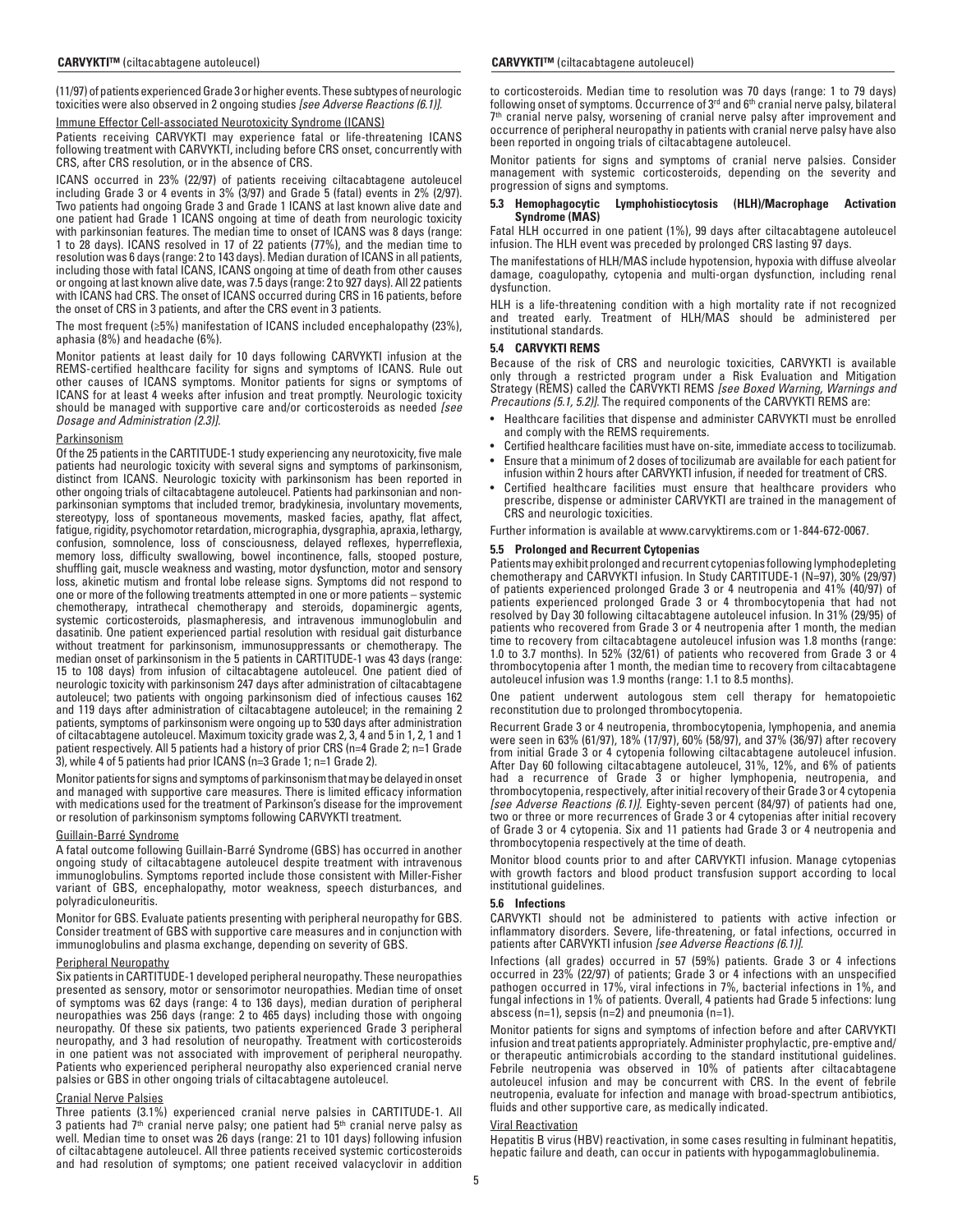Perform screening for Cytomegalovirus (CMV), HBV, hepatitis C virus (HCV), and human immunodeficiency virus (HIV) or any other infectious agents if clinically indicated in accordance with clinical guidelines before collection of cells for manufacturing.

Consider antiviral therapy to prevent viral reactivation per local institutional guidelines/clinical practice.

## **5.7 Hypogammaglobulinemia**

Hypogammaglobulinemia can occur in patients receiving treatment with CARVYKTI. Hypogammaglobulinemia was reported as an adverse event in 12% (12/97) of patients; laboratory IgG levels fell below 500 mg/dL after infusion in 92% (89/97) of patients treated with ciltacabtagene autoleucel. Hypogammaglobulinemia either as an adverse reaction or a laboratory IgG level below 500 mg/dL, after infusion occurred in 94% (91/97) of patients treated with ciltacabtagene autoleucel. Thirty-eight percent of patients received intravenous immunoglobulin (IVIG) post ciltacabtagene autoleucel for either an adverse reaction or prophylaxis.

Monitor immunoglobulin levels after treatment with CARVYKTI and administer IVIG for IgG <400 mg/dL. Manage per local institutional guidelines, including infection precautions and antibiotic or antiviral prophylaxis.

## Use of Live Vaccines

The safety of immunization with live viral vaccines during or following CARVYKTI treatment has not been studied. Vaccination with live virus vaccines is not recommended for at least 6 weeks prior to the start of lymphodepleting chemotherapy, during CARVYKTI treatment, and until immune recovery following treatment with CARVYKTI.

## **5.8 Hypersensitivity Reactions**

Hypersensitivity reactions have occurred in 5% (5/97) of patients following ciltacabtagene autoleucel infusion. All reactions were Grade 1 and symptoms included flushing (n=4), chest discomfort (n=2), tachycardia (n=1), wheezing (n=1), tremor (n=1), and burning sensation (n=1). Serious hypersensitivity reactions, including anaphylaxis, may be due to the dimethyl sulfoxide (DMSO) in CARVYKTI. Patients should be carefully monitored for 2 hours after infusion for signs and symptoms of severe reaction. Treat promptly and manage patients appropriately according to the severity of the hypersensitivity reaction.

## **5.9 Secondary Malignancies**

Patients treated with CARVYKTI may develop secondary malignancies. Monitor life-long for secondary malignancies. In the event that a secondary malignancy occurs, contact Janssen Biotech, Inc. at 1-800-526-7736 for reporting and to obtain instructions on collection of patient samples for testing of secondary malignancy of T cell origin.

## **5.10 Effects on Ability to Drive and Use Machines**

Due to the potential for neurologic events, including altered mental status, seizures, neurocognitive decline or neuropathy, patients receiving CARVYKTI are at risk for altered or decreased consciousness or coordination in the 8 weeks following CARVYKTI infusion. Advise patients to refrain from driving and engaging in hazardous occupations or activities, such as operating heavy or potentially dangerous machinery during this initial period, and in the event of new onset of any neurologic toxicities.

## **6 ADVERSE REACTIONS**

The following clinically significant adverse reactions are also described elsewhere in the labeling:

- Cytokine Release Syndrome *[see Warnings and Precautions (5.1)].*
- Neurologic Toxicities *[see Warnings and Precautions (5.2)].*
- Hemophagocytic Lymphohistiocytosis (HLH)/Macrophage Activation Syndrome (MAS) *[see Warnings and Precautions (5.3)].*
- Prolonged and Recurrent Cytopenias *[see Warnings and Precautions (5.5)].*
- Infections *[see Warnings and Precautions (5.6)].*
- Hypogammaglobulinemia *[see Warnings and Precautions (5.7)].*
- Hypersensitivity Reactions *[see Warnings and Precautions (5.8)].*

## **6.1 Clinical Trials Experience**

Because clinical trials are conducted under widely varying conditions, adverse reaction rates observed in the clinical trials of a drug cannot be directly compared to rates in the clinical trials of another drug and may not reflect the rates observed in practice.

The safety data described in this section reflect the exposure of 97 adult patients with relapsed/refractory multiple myeloma in the CARTITUDE-1 study (USA cohort) to ciltacabtagene autoleucel and includes 17 patients (18%) with manufacturing failures either because they received ciltacabtagene autoleucel that did not meet product release specifications or there were insufficient data to confirm product release specifications for CARVYKTI. Patients received ciltacabtagene autoleucel across a dose range of 0.51 to  $0.95 \times 10^6$  CAR-positive viable T cells/kg body weight *[see Clinical Studies (14)].* Patients with a history of CNS disease (such as seizure or cerebrovascular ischemia) or requiring ongoing treatment with chronic immunosuppression were excluded. The median duration of follow-up was 18 months. The median age of the study population was 61 years (range: 43 to 78 years); 36% were 65 years or older, and 59% were men. The Eastern Cooperative Oncology Group (ECOG) performance status at baseline was 0 in 40%, 1 in 56%, and 2 in 4% of patients. Three of the patients treated with ciltacabtagene autoleucel had a creatinine clearance of <45 mL/min at baseline. For the details about the study population, see *Clinical Studies (14)*.

## **CARVYKTI™** (ciltacabtagene autoleucel) **CARVYKTI™** (ciltacabtagene autoleucel)

The safety data in the *Warnings and Precautions* section also reflects exposure to ciltacabtagene autoleucel in two ongoing, open-label studies, including patients with previously untreated and relapsed/refractory multiple myeloma in a non-randomized, multi-cohort study (CARTITUDE-2) and patients with relapsed/ refractory multiple myeloma in a randomized controlled study (CARTITUDE-4).

The most common (greater or equal to 10%) Grade 3 or 4 nonlaboratory adverse reactions were infections-pathogen unspecified (17%), pneumonia (11%), febrile neutropenia (10%), and hypotension (10%).

The most common nonlaboratory adverse reactions (incidence greater than or equal to 20%) included pyrexia, cytokine release syndrome, hypogammaglobulinemia, hypotension, musculoskeletal pain, fatigue, infections of unspecified pathogen, cough, chills, diarrhea, nausea, encephalopathy, decreased appetite, upper respiratory tract infection, headache, tachycardia, dizziness, dyspnea, edema, viral infections, coagulopathy, constipation, and vomiting.

Serious adverse reactions occurred in 55% of patients. The most common nonlaboratory (greater than or equal to 5%) serious adverse reactions included CRS (21%), sepsis (7%), encephalopathy (10%), and pneumonia (7%). Fatal adverse reactions occurred in 9% of patients.

Table 3 summarizes the adverse reactions that occurred in at least 10% of patients treated with ciltacabtagene autoleucel.

Table 4 describes the most common Grade 3 or 4 laboratory abnormalities.

#### **Table 3: Adverse reactions observed in at least 10% of patients treated with ciltacabtagene autoleucel in CARTITUDE-1 Study (N=97)**

| <b>Blood and lymphatic system disorders</b><br>Coagulopathy <sup>a</sup><br>22<br>2.1<br>Febrile Neutropenia<br>10<br>10<br><b>Cardiac disorders</b><br>Tachycardiab<br>27<br>1<br><b>Gastrointestinal disorders</b><br>Diarrheac<br>33<br>1<br>31<br>1<br>Nausea<br>22<br>Constipation<br>0<br>Vomiting<br>20<br>0<br><b>General disorders and administrative site</b><br>conditions<br>Pyrexia<br>96<br>5<br>$\overline{1}$<br>Fatigue <sup>d</sup><br>47<br>Chills<br>33<br>0<br>Edemae<br>23<br>0<br>Immune system disorders<br>Cytokine release syndromef<br>95<br>5<br>$\overline{2}$<br>Hypogammaglobulinemia <sup>g</sup><br>94<br>Infections and infestationsh<br>Infections-pathogen unspecifiedi<br>41<br>17<br>Upper respiratory tract infectioni<br>28<br>3<br>$\overline{1}$<br>Viral infections <sup>k</sup><br>23<br>Pneumonia <sup>l</sup><br>12<br>11<br>10<br>7<br>Sepsis <sup>m</sup><br>3<br>Bacterial infections <sup>n</sup><br>10<br><b>Metabolism and nutrition disorders</b><br>29<br>1<br>Decreased appetite<br>Musculoskeletal and connective tissue disorders<br>Musculoskeletal pain <sup>o</sup><br>48<br>2<br><b>Nervous system disorders</b><br>Encephalopathy <sup>p</sup><br>30<br>6<br>Headache<br>27<br>0<br>23<br>1<br>Dizziness <sup>q</sup><br>Motor dysfunction <sup>r</sup><br>16<br>3<br><b>Psychiatric disorders</b><br>Insomnia<br>13<br>0<br><b>Respiratory, thoracic and mediastinal disorders</b><br>39<br>Coughs<br>0<br>Dyspnea <sup>t</sup><br>23<br>3<br>Nasal congestion<br>15<br>0<br>Hypoxia<br>12<br>4<br>Vascular disorders<br>10<br>Hypotension <sup>u</sup><br>51<br>Hypertension<br>19<br>6<br>15<br>4 | <b>System Organ Class (SOC)</b> | Any       | Grade 3 or |
|--------------------------------------------------------------------------------------------------------------------------------------------------------------------------------------------------------------------------------------------------------------------------------------------------------------------------------------------------------------------------------------------------------------------------------------------------------------------------------------------------------------------------------------------------------------------------------------------------------------------------------------------------------------------------------------------------------------------------------------------------------------------------------------------------------------------------------------------------------------------------------------------------------------------------------------------------------------------------------------------------------------------------------------------------------------------------------------------------------------------------------------------------------------------------------------------------------------------------------------------------------------------------------------------------------------------------------------------------------------------------------------------------------------------------------------------------------------------------------------------------------------------------------------------------------------------------------------------------------------------------------------------------------------------|---------------------------------|-----------|------------|
|                                                                                                                                                                                                                                                                                                                                                                                                                                                                                                                                                                                                                                                                                                                                                                                                                                                                                                                                                                                                                                                                                                                                                                                                                                                                                                                                                                                                                                                                                                                                                                                                                                                                    | <b>Preferred term</b>           | Grade (%) | higher (%) |
|                                                                                                                                                                                                                                                                                                                                                                                                                                                                                                                                                                                                                                                                                                                                                                                                                                                                                                                                                                                                                                                                                                                                                                                                                                                                                                                                                                                                                                                                                                                                                                                                                                                                    |                                 |           |            |
|                                                                                                                                                                                                                                                                                                                                                                                                                                                                                                                                                                                                                                                                                                                                                                                                                                                                                                                                                                                                                                                                                                                                                                                                                                                                                                                                                                                                                                                                                                                                                                                                                                                                    |                                 |           |            |
|                                                                                                                                                                                                                                                                                                                                                                                                                                                                                                                                                                                                                                                                                                                                                                                                                                                                                                                                                                                                                                                                                                                                                                                                                                                                                                                                                                                                                                                                                                                                                                                                                                                                    |                                 |           |            |
|                                                                                                                                                                                                                                                                                                                                                                                                                                                                                                                                                                                                                                                                                                                                                                                                                                                                                                                                                                                                                                                                                                                                                                                                                                                                                                                                                                                                                                                                                                                                                                                                                                                                    |                                 |           |            |
|                                                                                                                                                                                                                                                                                                                                                                                                                                                                                                                                                                                                                                                                                                                                                                                                                                                                                                                                                                                                                                                                                                                                                                                                                                                                                                                                                                                                                                                                                                                                                                                                                                                                    |                                 |           |            |
|                                                                                                                                                                                                                                                                                                                                                                                                                                                                                                                                                                                                                                                                                                                                                                                                                                                                                                                                                                                                                                                                                                                                                                                                                                                                                                                                                                                                                                                                                                                                                                                                                                                                    |                                 |           |            |
|                                                                                                                                                                                                                                                                                                                                                                                                                                                                                                                                                                                                                                                                                                                                                                                                                                                                                                                                                                                                                                                                                                                                                                                                                                                                                                                                                                                                                                                                                                                                                                                                                                                                    |                                 |           |            |
|                                                                                                                                                                                                                                                                                                                                                                                                                                                                                                                                                                                                                                                                                                                                                                                                                                                                                                                                                                                                                                                                                                                                                                                                                                                                                                                                                                                                                                                                                                                                                                                                                                                                    |                                 |           |            |
|                                                                                                                                                                                                                                                                                                                                                                                                                                                                                                                                                                                                                                                                                                                                                                                                                                                                                                                                                                                                                                                                                                                                                                                                                                                                                                                                                                                                                                                                                                                                                                                                                                                                    |                                 |           |            |
|                                                                                                                                                                                                                                                                                                                                                                                                                                                                                                                                                                                                                                                                                                                                                                                                                                                                                                                                                                                                                                                                                                                                                                                                                                                                                                                                                                                                                                                                                                                                                                                                                                                                    |                                 |           |            |
|                                                                                                                                                                                                                                                                                                                                                                                                                                                                                                                                                                                                                                                                                                                                                                                                                                                                                                                                                                                                                                                                                                                                                                                                                                                                                                                                                                                                                                                                                                                                                                                                                                                                    |                                 |           |            |
|                                                                                                                                                                                                                                                                                                                                                                                                                                                                                                                                                                                                                                                                                                                                                                                                                                                                                                                                                                                                                                                                                                                                                                                                                                                                                                                                                                                                                                                                                                                                                                                                                                                                    |                                 |           |            |
|                                                                                                                                                                                                                                                                                                                                                                                                                                                                                                                                                                                                                                                                                                                                                                                                                                                                                                                                                                                                                                                                                                                                                                                                                                                                                                                                                                                                                                                                                                                                                                                                                                                                    |                                 |           |            |
|                                                                                                                                                                                                                                                                                                                                                                                                                                                                                                                                                                                                                                                                                                                                                                                                                                                                                                                                                                                                                                                                                                                                                                                                                                                                                                                                                                                                                                                                                                                                                                                                                                                                    |                                 |           |            |
|                                                                                                                                                                                                                                                                                                                                                                                                                                                                                                                                                                                                                                                                                                                                                                                                                                                                                                                                                                                                                                                                                                                                                                                                                                                                                                                                                                                                                                                                                                                                                                                                                                                                    |                                 |           |            |
|                                                                                                                                                                                                                                                                                                                                                                                                                                                                                                                                                                                                                                                                                                                                                                                                                                                                                                                                                                                                                                                                                                                                                                                                                                                                                                                                                                                                                                                                                                                                                                                                                                                                    |                                 |           |            |
|                                                                                                                                                                                                                                                                                                                                                                                                                                                                                                                                                                                                                                                                                                                                                                                                                                                                                                                                                                                                                                                                                                                                                                                                                                                                                                                                                                                                                                                                                                                                                                                                                                                                    |                                 |           |            |
|                                                                                                                                                                                                                                                                                                                                                                                                                                                                                                                                                                                                                                                                                                                                                                                                                                                                                                                                                                                                                                                                                                                                                                                                                                                                                                                                                                                                                                                                                                                                                                                                                                                                    |                                 |           |            |
|                                                                                                                                                                                                                                                                                                                                                                                                                                                                                                                                                                                                                                                                                                                                                                                                                                                                                                                                                                                                                                                                                                                                                                                                                                                                                                                                                                                                                                                                                                                                                                                                                                                                    |                                 |           |            |
|                                                                                                                                                                                                                                                                                                                                                                                                                                                                                                                                                                                                                                                                                                                                                                                                                                                                                                                                                                                                                                                                                                                                                                                                                                                                                                                                                                                                                                                                                                                                                                                                                                                                    |                                 |           |            |
|                                                                                                                                                                                                                                                                                                                                                                                                                                                                                                                                                                                                                                                                                                                                                                                                                                                                                                                                                                                                                                                                                                                                                                                                                                                                                                                                                                                                                                                                                                                                                                                                                                                                    |                                 |           |            |
|                                                                                                                                                                                                                                                                                                                                                                                                                                                                                                                                                                                                                                                                                                                                                                                                                                                                                                                                                                                                                                                                                                                                                                                                                                                                                                                                                                                                                                                                                                                                                                                                                                                                    |                                 |           |            |
|                                                                                                                                                                                                                                                                                                                                                                                                                                                                                                                                                                                                                                                                                                                                                                                                                                                                                                                                                                                                                                                                                                                                                                                                                                                                                                                                                                                                                                                                                                                                                                                                                                                                    |                                 |           |            |
|                                                                                                                                                                                                                                                                                                                                                                                                                                                                                                                                                                                                                                                                                                                                                                                                                                                                                                                                                                                                                                                                                                                                                                                                                                                                                                                                                                                                                                                                                                                                                                                                                                                                    |                                 |           |            |
|                                                                                                                                                                                                                                                                                                                                                                                                                                                                                                                                                                                                                                                                                                                                                                                                                                                                                                                                                                                                                                                                                                                                                                                                                                                                                                                                                                                                                                                                                                                                                                                                                                                                    |                                 |           |            |
|                                                                                                                                                                                                                                                                                                                                                                                                                                                                                                                                                                                                                                                                                                                                                                                                                                                                                                                                                                                                                                                                                                                                                                                                                                                                                                                                                                                                                                                                                                                                                                                                                                                                    |                                 |           |            |
|                                                                                                                                                                                                                                                                                                                                                                                                                                                                                                                                                                                                                                                                                                                                                                                                                                                                                                                                                                                                                                                                                                                                                                                                                                                                                                                                                                                                                                                                                                                                                                                                                                                                    |                                 |           |            |
|                                                                                                                                                                                                                                                                                                                                                                                                                                                                                                                                                                                                                                                                                                                                                                                                                                                                                                                                                                                                                                                                                                                                                                                                                                                                                                                                                                                                                                                                                                                                                                                                                                                                    |                                 |           |            |
|                                                                                                                                                                                                                                                                                                                                                                                                                                                                                                                                                                                                                                                                                                                                                                                                                                                                                                                                                                                                                                                                                                                                                                                                                                                                                                                                                                                                                                                                                                                                                                                                                                                                    |                                 |           |            |
|                                                                                                                                                                                                                                                                                                                                                                                                                                                                                                                                                                                                                                                                                                                                                                                                                                                                                                                                                                                                                                                                                                                                                                                                                                                                                                                                                                                                                                                                                                                                                                                                                                                                    |                                 |           |            |
|                                                                                                                                                                                                                                                                                                                                                                                                                                                                                                                                                                                                                                                                                                                                                                                                                                                                                                                                                                                                                                                                                                                                                                                                                                                                                                                                                                                                                                                                                                                                                                                                                                                                    |                                 |           |            |
|                                                                                                                                                                                                                                                                                                                                                                                                                                                                                                                                                                                                                                                                                                                                                                                                                                                                                                                                                                                                                                                                                                                                                                                                                                                                                                                                                                                                                                                                                                                                                                                                                                                                    |                                 |           |            |
|                                                                                                                                                                                                                                                                                                                                                                                                                                                                                                                                                                                                                                                                                                                                                                                                                                                                                                                                                                                                                                                                                                                                                                                                                                                                                                                                                                                                                                                                                                                                                                                                                                                                    |                                 |           |            |
|                                                                                                                                                                                                                                                                                                                                                                                                                                                                                                                                                                                                                                                                                                                                                                                                                                                                                                                                                                                                                                                                                                                                                                                                                                                                                                                                                                                                                                                                                                                                                                                                                                                                    |                                 |           |            |
|                                                                                                                                                                                                                                                                                                                                                                                                                                                                                                                                                                                                                                                                                                                                                                                                                                                                                                                                                                                                                                                                                                                                                                                                                                                                                                                                                                                                                                                                                                                                                                                                                                                                    |                                 |           |            |
|                                                                                                                                                                                                                                                                                                                                                                                                                                                                                                                                                                                                                                                                                                                                                                                                                                                                                                                                                                                                                                                                                                                                                                                                                                                                                                                                                                                                                                                                                                                                                                                                                                                                    |                                 |           |            |
|                                                                                                                                                                                                                                                                                                                                                                                                                                                                                                                                                                                                                                                                                                                                                                                                                                                                                                                                                                                                                                                                                                                                                                                                                                                                                                                                                                                                                                                                                                                                                                                                                                                                    |                                 |           |            |
|                                                                                                                                                                                                                                                                                                                                                                                                                                                                                                                                                                                                                                                                                                                                                                                                                                                                                                                                                                                                                                                                                                                                                                                                                                                                                                                                                                                                                                                                                                                                                                                                                                                                    |                                 |           |            |
|                                                                                                                                                                                                                                                                                                                                                                                                                                                                                                                                                                                                                                                                                                                                                                                                                                                                                                                                                                                                                                                                                                                                                                                                                                                                                                                                                                                                                                                                                                                                                                                                                                                                    |                                 |           |            |
|                                                                                                                                                                                                                                                                                                                                                                                                                                                                                                                                                                                                                                                                                                                                                                                                                                                                                                                                                                                                                                                                                                                                                                                                                                                                                                                                                                                                                                                                                                                                                                                                                                                                    |                                 |           |            |
|                                                                                                                                                                                                                                                                                                                                                                                                                                                                                                                                                                                                                                                                                                                                                                                                                                                                                                                                                                                                                                                                                                                                                                                                                                                                                                                                                                                                                                                                                                                                                                                                                                                                    |                                 |           |            |
|                                                                                                                                                                                                                                                                                                                                                                                                                                                                                                                                                                                                                                                                                                                                                                                                                                                                                                                                                                                                                                                                                                                                                                                                                                                                                                                                                                                                                                                                                                                                                                                                                                                                    |                                 |           |            |
|                                                                                                                                                                                                                                                                                                                                                                                                                                                                                                                                                                                                                                                                                                                                                                                                                                                                                                                                                                                                                                                                                                                                                                                                                                                                                                                                                                                                                                                                                                                                                                                                                                                                    |                                 |           |            |
|                                                                                                                                                                                                                                                                                                                                                                                                                                                                                                                                                                                                                                                                                                                                                                                                                                                                                                                                                                                                                                                                                                                                                                                                                                                                                                                                                                                                                                                                                                                                                                                                                                                                    |                                 |           |            |
|                                                                                                                                                                                                                                                                                                                                                                                                                                                                                                                                                                                                                                                                                                                                                                                                                                                                                                                                                                                                                                                                                                                                                                                                                                                                                                                                                                                                                                                                                                                                                                                                                                                                    | Hemorrhagev                     |           |            |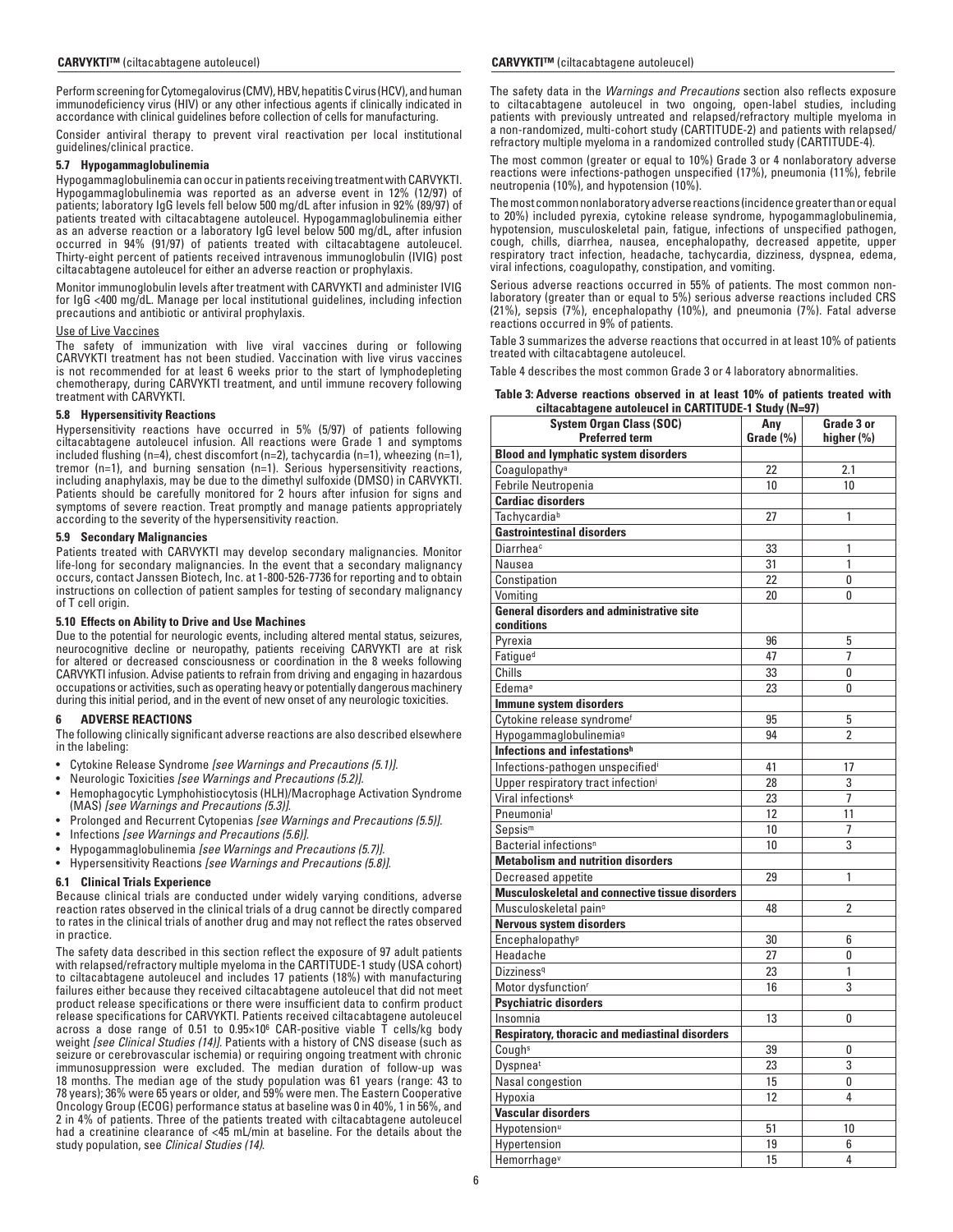Adverse reactions are reported using MedDRA version 23.0

- a Coagulopathy includes Activated partial thromboplastin time prolonged, Coagulopathy, Disseminated intravascular coagulation, Hypofibrinogenemia, International normalized ratio increased, and Prothrombin time prolonged. Also includes terms reported under investigation SOC.
- b Tachycardia includes Sinus tachycardia, and Tachycardia.
- c Diarrhea includes Colitis, and Diarrhea.
- d Fatigue includes Asthenia, Fatigue, and Malaise.
- e Edema includes Face edema, Generalized edema, Localized edema, Edema peripheral, Periorbital edema, Peripheral swelling, Pulmonary edema, and Scrotal edema.
- f Cytokine release syndrome includes Cytokine release syndrome, and Systemic inflammatory response syndrome.
- g Hypogammaglobulinemia includes subjects with adverse event of hypogammaglobulinemia (12%) and/or laboratory IgG levels that fell below 500 mg/dL following CARVYKTI infusion (92%).
- h Infections and infestations System Organ Class Adverse Events are grouped by pathogen type and selected clinical syndromes.
- i Infections - pathogen unspecified includes Abscess limb, Atypical pneumonia, Bacteremia, Bronchitis, Conjunctivitis, Enterocolitis infectious, Folliculitis, Gastroenteritis, Lung abscess, Lung opacity, Osteomyelitis, Otitis media, Parotitis, Perirectal abscess, Pneumonia, Rash pustular, Rhinitis, Sepsis, Septic shock, Sinusitis, Skin infection, Soft tissue infection, Tooth infection, Upper respiratory tract infection, and Urinary tract infection.
- j Upper respiratory tract infection includes Human rhinovirus test positive, Rhinitis, Rhinovirus infection, Sinusitis, Upper respiratory tract infection, and Viral upper respiratory tract infection. Also includes terms reported under investigation SOC. Upper respiratory tract infections may also be included under pathogen categories.
- k Viral infection includes Adenovirus test positive, Coronavirus infection, Cytomegalovirus syndrome, Cytomegalovirus viremia, Enterovirus infection, Gastroenteritis viral, Herpes zoster, Herpes zoster disseminated, Influenza, Influenza like illness, Oral herpes, Parainfluenza virus infection, Rhinovirus infection, Urinary tract infection viral, and Viral upper respiratory tract infection. l
- Pneumonia includes Atypical pneumonia, Lung abscess, Lung opacity, Pneumocystis jirovecii pneumonia, Pneumonia, and Pneumonia aspiration. m Sepsis includes Bacteremia, Bacterial sepsis, Pseudomonal bacteremia,
- Sepsis, Septic shock, and Staphylococcal bacteremia.
- n Bacterial infection includes Abscess limb, Cholecystitis, Cholecystitis acute, Clostridium difficile colitis, Clostridium difficile infection, Enterocolitis bacterial, Osteomyelitis, Perirectal abscess, Soft tissue infection, Staphylococcal infection, and Tooth infection.
- o Musculoskeletal pain includes Arthralgia, Back pain, Bone pain, Joint stiffness, Muscle strain, Musculoskeletal chest pain, Musculoskeletal discomfort, Musculoskeletal pain, Musculoskeletal stiffness, Myalgia, Neck pain, Noncardiac chest pain, and Pain in extremity.
- p Encephalopathy includes Amnesia, Bradyphrenia, Confusional state, Depressed level of consciousness, Disturbance in attention, Encephalopathy, Immune effector cell-associated neurotoxicity syndrome, Lethargy, Memory impairment, Mental impairment, Mental status changes, Noninfective encephalitis, and Somnolence.
- q Dizziness includes Dizziness, Presyncope, and Syncope.
- r Motor dysfunction includes Motor dysfunction, Muscle spasms, Muscle tightness, Muscular weakness, and Myoclonus.
- s Cough includes Cough, Productive cough, and Upper-airway cough syndrome. t Dyspnea includes Acute respiratory failure, Dyspnea, Dyspnea exertional, Respiratory failure, and Tachypnea.
- u Hypotension includes Hypotension, and Orthostatic hypotension.
- v Hemorrhage includes Conjunctival hemorrhage, Contusion, Ecchymosis, Epistaxis, Eye contusion, Hematochezia, Hemoptysis, Infusion site hematoma, Oral contusion, Petechiae, Post procedural hemorrhage, Pulmonary hemorrhage, Retinal hemorrhage, and Subdural hematoma.

Other clinically important adverse reactions that occurred in less than 10% of patients treated with ciltacabtagene autoleucel include the following:

- *Cardiac disorders:* cardiac arrhythmias<sup>a</sup> (8%), chest pain<sup>b</sup> (7%)
- *Eye disorders:* diplopia (1%)
- *Gastrointestinal disorders:* dysphagia (1%)
- *Immune system disorders:* hemophagocytic lymphohistiocytosis (1%), hypersensitivity reaction (5%)
- Infections and Infestations: urinary tract infection<sup>c</sup> (4.1%)
- *Injury, Poisoning and Procedural complications:* fall (3.1%)
- *Metabolism and Nutrition Disorders:* tumor lysis syndrome (1%)
- *Musculoskeletal and Connective tissue disorders:* posture abnormal (1%)
- *Nervous system disorders:* aphasia<sup>d</sup> (8%), ataxia<sup>e</sup> (8%), tremor (6%), paresis<sup>f</sup> (4.1%), parkinsonism (4.1%), peripheral neuropathy (6%), micrographia (4.1%), dysgraphia (3.1%), reduced facial expression (3.1%), bradykinesia (2.1%), cogwheel rigidity (1%), cerebrovascular accident (1%), seizure 1%, low speech (1%), nystagmus (1%)

- *Psychiatric disorders:* deliriumg (5%) depressionh (4.1%), psychomotor retardation (1%)
- *Renal and urinary disorders:* renal failurei (7%)
- *Skin and subcutaneous tissues:* rashj (8%)
- *Vascular Disorders:* thrombosisk (5%)
- a Cardiac arrhythmias includes atrial fibrillation, atrial flutter, supraventricular tachycardia, ventricular extrasystoles, ventricular tachycardia.
- **b** Chest pain includes Angina pectoris, Chest discomfort, and Chest pain.
- c Urinary tract infection includes Urinary tract infection, and Urinary tract infection viral.
- d Aphasia includes Aphasia, Dysarthria, and Speech disorder.
- e Ataxia includes Ataxia, Balance disorder, and Gait disturbance.
- f Paresis includes Cranial nerve paralysis, Facial paralysis, and Peroneal nerve palsy.
- g Delirium includes Agitation, Hallucination, Irritability, Personality change, and Restlessness.
- h Depression includes Depression, and Flat affect.
- i Renal failure includes Acute kidney injury, Blood creatinine increased, Chronic kidney disease, and Renal impairment.
- j Rash includes Erythema, Rash, Rash maculo-papular, and Rash pustular.
- k Thrombosis includes Deep vein thrombosis, and Device related thrombosis.

#### Laboratory Abnormalities

Table 4 presents the most common Grade 3 or 4 laboratory abnormalities based on laboratory data, occurring in at least 10% of patients.

#### **Table 4: Grade 3 or 4 laboratory abnormalities in at least 10% of patients treated with ciltacabtagene autoleucel in Study CARTITUDE-1 (N=97)**

| <b>Laboratory Abnormality</b>        | Grade 3 or $4$ $\frac{9}{6}$ |
|--------------------------------------|------------------------------|
| Lymphopenia                          | 99                           |
| Neutropenia                          | 98                           |
| White blood cell decreased           | 98                           |
| Anemia                               | 72                           |
| Thrombocytopenia                     | 63                           |
| Aspartate aminotransferase increased | 21                           |

Laboratory abnormalities graded using NCI Common Terminology Criteria for Adverse Events version 5.0. Laboratory abnormalities are sorted by decreasing frequency in the Grade column.

Other clinically important Grade 3 or 4 laboratory abnormalities (based on laboratory data) that occurred in less than 10% of patients treated with ciltacabtagene autoleucel include the following: fibrinogen decreased, hypoalbuminemia, alanine aminotransferase increased, hyponatremia, hypocalcemia, gamma glutamyl transferase increased, alkaline phosphatase increased, hypokalemia, blood bilirubin increased.

#### **6.2 Immunogenicity**

The immunogenicity of CARVYKTI has been evaluated using a validated assay for the detection of binding antibodies against the extracellular portion of the anti-BCMA CAR pre-dose, and at multiple timepoints post-infusion. In Study CARTITUDE-1, 19 of 97 (19.6%) patients were positive for anti-product antibodies.

There was no clear evidence that the observed anti-product antibodies impact CARVYKTI kinetics of initial expansion and persistence, efficacy, or safety.

#### **7 DRUG INTERACTIONS**

HIV and the lentivirus used to make CARVYKTI have limited, short spans of identical genetic material (RNA). Therefore, some commercial HIV nucleic acid tests (NATs) may yield false-positive results in patients who have received CARVYKTI.

#### **8 USE IN SPECIFIC POPULATIONS**

#### **8.1 Pregnancy**

#### Risk Summary

There are no available data on the use of CARVYKTI in pregnant women. No reproductive and developmental toxicity studies in animals have been conducted with CARVYKTI to assess whether it can cause fetal harm when administered to a pregnant woman. It is not known whether CARVYKTI has the potential to be transferred to the fetus and cause fetal toxicity. Based on the mechanism of action, if the transduced cells cross the placenta, they may cause fetal toxicity, including B-cell lymphocytopenia and hypogammaglobulinemia. Therefore, CARVYKTI is not recommended for women who are pregnant, or for women of childbearing potential not using contraception. Pregnant women should be advised that there may be risks to the fetus. Pregnancy after CARVYKTI therapy should be discussed with the treating physician.

In the U.S. general population, the estimated background risk of major birth defects and miscarriage in clinically recognized pregnancies is 2%-4% and 15%- 20%, respectively.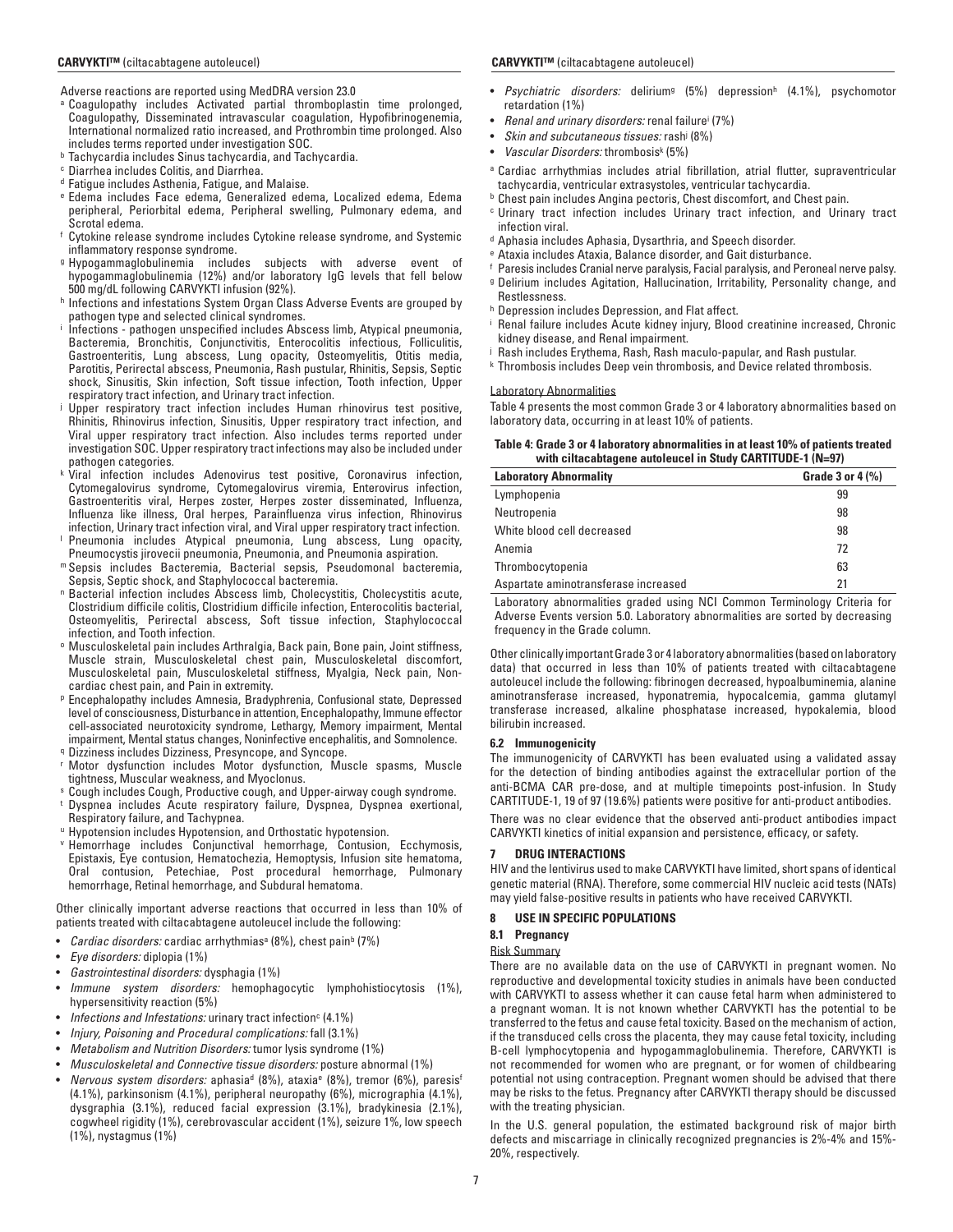#### **8.2 Lactation**

#### Risk Summary

There is no information regarding the presence of CARVYKTI in human milk, the effect on the breastfed infant, and the effects on milk production. The developmental and health benefits of breastfeeding should be considered along with the mother's clinical need for CARVYKTI and any potential adverse effects on the breastfed infant from CARVYKTI or from the underlying maternal condition.

## **8.3 Females and Males of Reproductive Potential**

## Pregnancy Testing

Pregnancy status for females of child-bearing age should be verified prior to starting treatment with CARVYKTI.

#### Contraception

There are insufficient data to provide a recommendation concerning duration of contraception following treatment with CARVYKTI.

In clinical trials, female patients of childbearing potential were advised to practice a highly effective method of contraception and male patients with partners of childbearing potential or whose partners were pregnant were instructed to use a barrier method of contraception, until one year after the patient has received CARVYKTI infusion.

See the prescribing information for lymphodepleting chemotherapy for information on the need for contraception in patients who receive the lymphodepleting chemotherapy.

#### **Infertility**

There are no data on the effect of CARVYKTI on fertility.

#### **8.4 Pediatric Use**

Safety and effectiveness of CARVYKTI in pediatric patients have not been established.

#### **8.5 Geriatric Use**

Of the 97 patients in Study CARTITUDE-1 that received ciltacabtagene autoleucel, 28% were 65 to 75 years of age, and 8% were 75 years of age or older. CARTITUDE-1 did not include sufficient numbers of patients aged 65 and older to determine whether the effectiveness differs compared with that of younger patients. In 62 patients less than 65 years of age, all grade and Grade 3 and higher neurologic toxicities occurred in 19% (12/62) and 6% (4/62) respectively. Of the 35 patients ≥65 years of age, all grade and Grade 3 and higher neurologic toxicities occurred in 37% (13/35) and 20% (7/35) respectively.

## **11 DESCRIPTION**

CARVYKTI (ciltacabtagene autoleucel) is a BCMA-directed genetically modified autologous T cell immunotherapy. CARVYKTI is prepared from the patient's peripheral blood mononuclear cells, which are obtained via a standard leukapheresis procedure. The mononuclear cells are enriched for T cells and genetically modified *ex vivo* by transduction with a replication-incompetent lentiviral vector to express a chimeric antigen receptor (CAR) comprising an anti-BCMA targeting domain, which consists of two single-domain antibodies linked to a 4-1BB costimulatory domain and a CD3-zeta signaling domain.

The transduced anti-BCMA CAR T cells are expanded in cell culture, washed, formulated into a suspension and cryopreserved. The product must pass a sterility test before release for shipping as a frozen suspension in a patient-specific infusion bag. The product is thawed and then infused back into the patient, where the anti-BCMA CAR T cells can recognize and eliminate BCMA-expressing target cells. *[see Dosage and Administration (2.2), How Supplied/Storage and Handling (16)].*

In addition to T cells, CARVYKTI may contain Natural Killer (NK) cells. The formulation contains 5% dimethyl sulfoxide (DMSO).

## **12 CLINICAL PHARMACOLOGY**

#### **12.1 Mechanism of Action**

CARVYKTI is a BCMA-directed, genetically modified autologous T cell immunotherapy, which involves reprogramming a patient's own T cells with a transgene encoding a chimeric antigen receptor (CAR) that identifies and eliminates cells that express BCMA. The CARVYKTI CAR protein features two BCMA-targeting single-domain antibodies designed to confer high avidity against human BCMA, a 4-1BB co-stimulatory domain and a CD3-zeta (CD3ζ) signaling cytoplasmic domain. Upon binding to BCMA-expressing cells, the CAR promotes T cell activation, expansion, and elimination of target cells.

# **12.2 Pharmacodynamics**

After a single infusion of ciltacabtagene autoleucel, expansion of CAR-positive T cells coincided with decreases of serum soluble BCMA, serum M-protein, and/or free light chains. Across all patients, levels of IL-6, IL-10, IFN-γ and IL-2 receptor alpha increased post-infusion and peaked at Days 7–14. The serum levels of all cytokines generally returned to baseline levels within 2–3 months post-infusion.

## **12.3 Pharmacokinetics**

The pharmacokinetics (PK) of ciltacabtagene autoleucel was assessed in 97 patients with multiple myeloma receiving a single infusion at the median dose of 0.71×106 CAR positive viable T cells/kg (range: 0.51×106 to 0.95×106 cells/kg).

## **CARVYKTI™** (ciltacabtagene autoleucel) **CARVYKTI™** (ciltacabtagene autoleucel)

Following a single infusion, ciltacabtagene autoleucel exhibited an initial expansion phase followed by a rapid decline, and then a slower decline. However, high interindividual variability was observed.

|                       | Table 5: Pharmacokinetic parameters of ciltacabtagene autoleucel in patients |  |
|-----------------------|------------------------------------------------------------------------------|--|
| with multiple myeloma |                                                                              |  |

| <b>Parameter</b>                              | <b>Summary Statistics</b> | $N=97$                       |
|-----------------------------------------------|---------------------------|------------------------------|
| $C_{\text{max}}$ (copies/µg<br>genomic DNA)   | Median (range), n         | 47806 (7189 - 115234), 97    |
| $t_{\rm max}$ (day)                           | Median (range), n         | 12.7 (8.7 - 329.8), 97       |
| $AUC_{0-28d}$ (copies* day/ug<br>genomic DNA) | Median (range), n         | 371569 (58691 - 2024126), 97 |
| $t_{1/2}$ (day)                               | Median (range), n         | 15.3 (3.0 - 95.4), 42        |

After the cell expansion, the persistence phase of ciltacabtagene autoleucel was observed for all patients. At the time of analysis (n=65), the median time for CAR transgene levels in peripheral blood to return to the pre-dose baseline level was approximately 100 days (range: 28 to 365 days) post-infusion.

Detectable ciltacabtagene autoleucel exposures in bone marrow indicate a distribution of ciltacabtagene autoleucel from systemic circulation to bone marrow. Similar to blood transgene levels, bone marrow transgene levels declined over time and exhibited high inter-individual variability.

Some patients required tocilizumab, corticosteroids, and anakinra for the management of CRS. Ciltacabtagene autoleucel continues to expand and persist following administration of tocilizumab, corticosteroids, and anakinra. Ciltacabtagene autoleucel median  $C_{max}$  and  $AUC_{0-28d}$  in patients treated with tocilizumab (n=68) for CRS were 168% and 209% of those in patients (n=29) who did not receive tocilizumab for CRS, respectively. The median  $C_{\text{max}}$  and  $\text{AUC}_{0\text{-}28\text{d}}$  of ciltacabtagene autoleucel in patients who received corticosteroids (n=21) for CRS were 186% and 307% of those in patients who did not receive corticosteroids (n=76) for CRS, respectively. In addition, the median  $C_{\text{max}}$  and  $AUC_{0-28d}$  of ciltacabtagene autoleucel in patients who received anakinra (n=18) for CRS were 139% and 232% of those in patients who did not receive anakinra (n=79) for CRS, respectively.

## Specific Populations

The pharmacokinetics of ciltacabtagene autoleucel  $(C_{max}$  and  $AUC_{0-28d})$  were not impacted by age (43 to 78 years), gender, body weight, race, mild hepatic dysfunction [(total bilirubin ≤ upper limit of normal (ULN) and aspartate aminotransferase > ULN) or (ULN < total bilirubin ≤1.5 times ULN)] or aspartate aminotransferase > ULN), or mild renal dysfunction (60 mL/min ≤ creatinine clearance [CRCL] <90 mL/min). Formal renal and hepatic impairment studies of CARVYKTI were not conducted.

## **13 NONCLINICAL TOXICOLOGY**

#### **13.1 Carcinogenesis, Mutagenesis, Impairment of Fertility**

No genotoxicity or carcinogenicity studies have been performed with CARVYKTI as they were not indicated. *In vitro* studies with CARVYKTI manufactured from healthy donors and patients with multiple myeloma showed no evidence of cytokine independent growth and no preferential integration near genes associated with oncogenic transformation.

No studies have been conducted to evaluate the effects of CARVYKTI on fertility.

## **14 CLINICAL STUDIES**

The efficacy of ciltacabtagene autoleucel was evaluated in CARTITUDE-1 (NCT03548207), an open-label, single-arm, multicenter trial in adult patients with relapsed or refractory multiple myeloma, who previously received at least 3 prior lines of therapy including a proteasome inhibitor, an immunomodulatory agent, and an anti-CD38 monoclonal antibody *[see Adverse Reactions (6.1)].*

Patients with known active or prior history of significant central nervous system (CNS) disease, including CNS multiple myeloma, plasma cell leukemia, allogeneic stem cell transplant within 6 months before apheresis or ongoing treatment with immunosuppressants, creatinine clearance <40 mL/min, absolute lymphocyte concentration <300/µL, absolute neutrophil count <750 cells/mm3, platelet count <50,000/mm3, hepatic transaminases >3 times the upper limit of normal, cardiac ejection fraction <45%, or with active serious infection were excluded from the trial.

Of the 113 patients who underwent leukapheresis, 16 patients did not receive ciltacabtagene autoleucel due to progressive disease (n=2), death (n=9), or withdrawal from study (n=5). There were 97 patients in the efficacy evaluable population who received ciltacabtagene autoleucel, including 17 patients (18%) with manufacturing failures either because they received ciltacabtagene autoleucel that did not meet product release specifications for CARVYKTI or received ciltacabtagene autoleucel for which there were insufficient data to confirm product release specifications for CARVYKTI.

Of the 97 efficacy-evaluable patients, the median age was 61 years (range: 43 to 78 years), 59% were male, 71% were white, and 18% were black. Most patients (86%) were International Staging System (ISS) Stage I or II. Of the 91 patients for whom baseline cytogentic data were available, high-risk cytogenetics (presence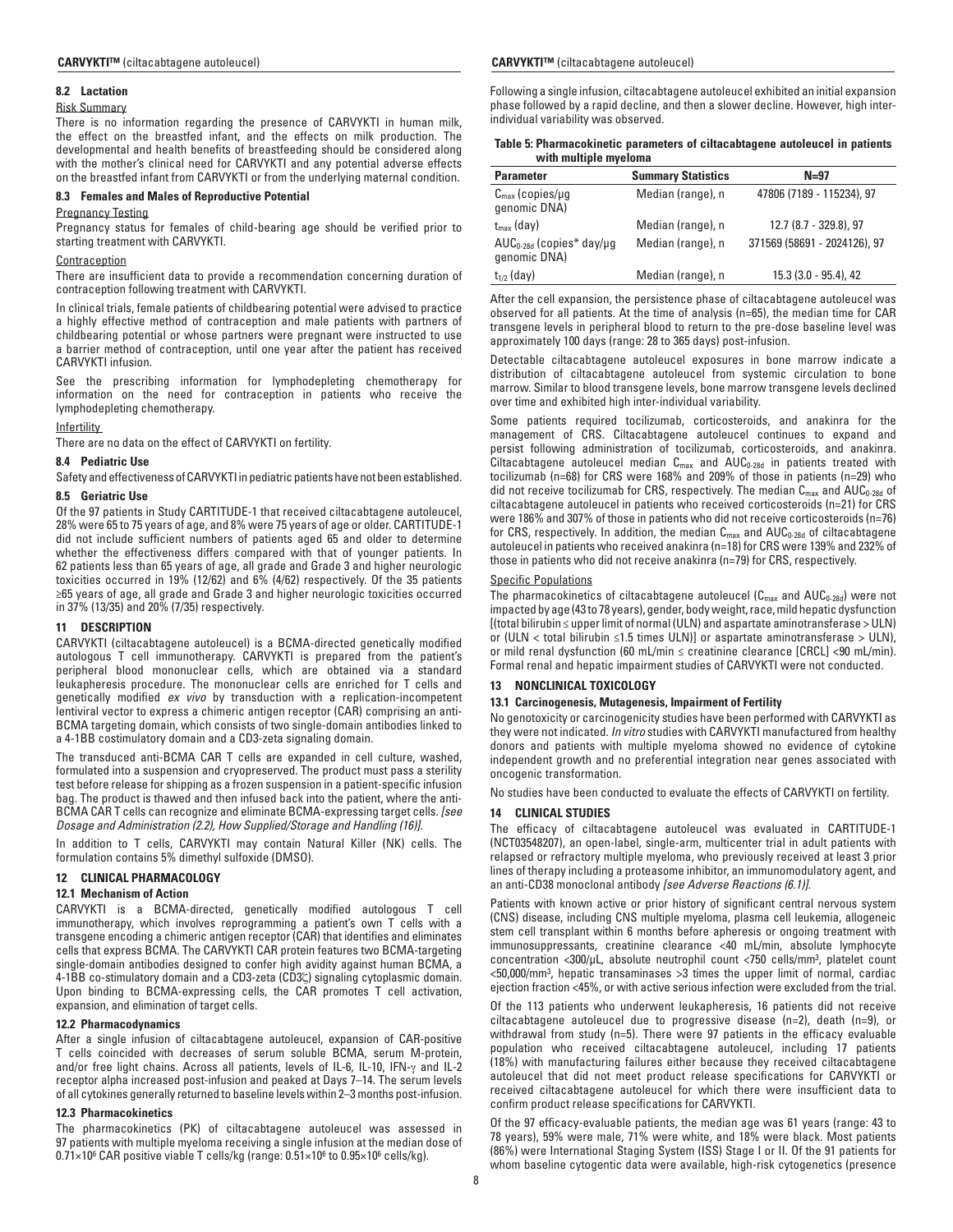of t(4:14), t(14:16), or 17p13 del) were present in 24% of patients. Thirteen percent of the patients had extramedullary disease.

The median number of prior lines of therapy was 6 (range: 3 to 18), with 82% of patients receiving 4 or more prior lines of therapy, 90% of patients had received prior autologous stem cell transplantation (ASCT) and 8% of patients received an allogeneic transplant. Ninety-nine percent of patients were refractory to their last line of prior therapy, and 88% were refractory to a proteasome inhibitor (PI), immunomodulatory agent, and anti-CD38 antibody.

Most patients (75%) treated with ciltacabtagene autoleucel received bridging therapy for control of their multiple myeloma during the manufacturing process. The median time from leukapheresis to product availability was 32 days (range: 27 to 66 days).

The most commonly used agents as bridging therapies (≥20% of patients) included dexamethasone: 62 patients (64%), bortezomib: 26 patients (27%), cyclophosphamide: 22 patients (23%), and pomalidomide: 21 patients (22%).

Efficacy was established on the basis of overall response rate, complete response rate and duration of response as assessed by the Independent Review Committee (IRC) using International Myeloma Working Group (IMWG) criteria (see Table 6). The median time to first response was 1 month (range: 0.9 to 10.7 months).

#### **Table 6: Summary of efficacy results for CARTITUDE-1 based on IRC using IMWG criteria**

|                                                                                 | <b>Ciltacabtagene autoleucel treated</b><br>(N=97) |
|---------------------------------------------------------------------------------|----------------------------------------------------|
| Overall Response Rate (sCR <sup>a</sup> + VGPR<br>+ PR) n (%)                   | 95(97.9)                                           |
| 95% CI (%)                                                                      | (92.7, 99.7)                                       |
| Stringent complete response (sCR) <sup>a</sup> n (%)                            | 76 (78.4)                                          |
| $95\%$ C <sub>l<sup>b</sup></sub> (%)                                           | (68.8, 86.1)                                       |
| Very good partial response (VGPR) n (%)                                         | 16 (16.5)                                          |
| $95\%$ CI <sup>b</sup> (%)                                                      | (9.7, 25.4)                                        |
| Partial response (PR) n (%)                                                     | 3(3.1)                                             |
| 95% CI <sup>b</sup> (%)                                                         | (0.6, 8.8)                                         |
| <b>Duration of Response (DOR)</b>                                               |                                                    |
| Number of responders                                                            | 95                                                 |
| DOR (Months):Median (95% CI) <sup>c</sup>                                       | 21.8 (21.8, NE)                                    |
| Number of responders with sCR <sup>a</sup>                                      | 76                                                 |
| DOR if best response is sCRª<br>(Months):Median (95% CI) <sup>c</sup>           | NE (21.8, NE)                                      |
| Number of responders with VGPR or better                                        | 92                                                 |
| DOR if best response is VGPR or better<br>(Months):Median (95% CI) <sup>c</sup> | 21.8 (21.8, NE)                                    |

Notes: Based on a median duration of follow-up of 18 months.

a All complete responses were stringent CRs.

**b** Exact 95% confidence interval.

c Kaplan-Meier estimate.

CI=confidence interval; IRC=Independent Review Committee; IMWG=International Myeloma Working Group; NE=not estimable.

The IRC assessed overall response in the 113 patients that underwent leukapheresis was 84% (95% CI: 76, 90) with stringent CR rate of 67% (95% CI: 58, 76), VGPR rate of 14% (95% CI: 8, 22) and PR rate of 3% (95% CI: 1, 8).

#### **15 REFERENCES**

- 1 Lee DW, Santomasso BD, Locke FL, et al. ASTCT consensus grading for cytokine release syndrome and neurologic toxicity associated with immune effector cells. Biol Blood Marrow Transplant 2019; 25: 625-638.
- 2 National Cancer Institute Common Terminology Criteria for Adverse Events (NCI CTCAE) v 5.0; 2017.

## **16 HOW SUPPLIED/STORAGE AND HANDLING**

CARVYKTI is supplied in one infusion bag containing a frozen suspension of genetically modified autologous T cells in 5% DMSO, either as a:

- 70 mL suspension in an infusion bag and metal cassette (NDC 57894-111-01) or
- 30 mL suspension in an infusion bag and metal cassette (NDC 57894-111-02)

Each CARVYKTI infusion bag is individually packed in an aluminum cryo-cassette.

Match the identity of the patient with the patient identifiers on the cassette and infusion bag upon receipt.

Store and transport below -120°C, e.g., in a container for cryogenic storage in the vapor phase of liquid nitrogen.

Store CARVYKTI in the original packaging containing the cassette protecting the infusion bag.

Thaw CARVYKTI prior to infusion *[see Dosage and Administration (2)].*

## **17 PATIENT COUNSELING INFORMATION**

Advise the patient to read the FDA-approved patient labeling (Medication Guide).

Ensure that patients understand the risk of manufacturing failure [18%, (17/97 in the clinical study)]. In case of a manufacturing failure, a second manufacturing of CARVYKTI may be attempted. In addition, while the patient awaits the product, additional anticancer treatment (other than lymphodepletion) may be necessary and may increase the risk of adverse reactions during the pre-infusion period, which could delay or prevent the administration of CARVYKTI.

Advise patients that they will be monitored daily for the first 10 days following the infusion at a REMS-certified healthcare facility, and instruct patients to remain within proximity of a certified healthcare facility for at least 4 weeks following the infusion.

Prior to infusion, advise patients of the following risks and to seek immediate medical attention in the event of the following signs or symptoms:

## Cytokine Release Syndrome (CRS)

Signs or symptoms of CRS, including fever, chills, fatigue, headache, tachycardia, hypotension, hypoxia, dizziness/lightheadedness or organ toxicities *[see Warnings and Precautions (5.1), Adverse Reactions (6.1)].*

## Neurologic Toxicities

Signs or symptoms associated with neurologic events, some of which occur days, weeks or months following the infusion including *[see Warnings and Precautions (5.2), Adverse Reactions (6.1)]:*

- *ICANS:* e.g., aphasia, encephalopathy, depressed level of consciousness, seizures, delirium, dysgraphia
- *Parkinsonism:* e.g., tremor, micrographia, bradykinesia, rigidity, shuffling gait, stooped posture, masked facies, apathy, flat affect, lethargy, somnolence
- *Guillain Barré Syndrome:* e.g., motor weakness and polyradiculoneuritis
- *Peripheral neuropathy:* e.g., peripheral motor and/or sensory nerve dysfunction *Cranial Nerve Palsies:* e.g., facial paralysis, facial numbness

## Prolonged and Recurrent Cytopenias

Signs or symptoms associated with bone marrow suppression including neutropenia, thrombocytopenia, anemia, or febrile neutropenia for several weeks or months. Signs or symptoms associated with bone marrow suppression may recur *[see Warnings and Precautions (5.5), Adverse Reactions (6.1)].*

## Infections

Signs or symptoms associated with infection *[see Warnings and Precautions (5.6), Adverse Reactions (6.1)].*

## Hypersensitivity Reactions

Signs or symptoms associated with hypersensitivity reactions including flushing, chest tightness, tachycardia, and difficulty breathing *[see Warnings and Precautions (5.8)].*

Advise patients of the need to:

- Have periodic monitoring of blood counts before and after CARVYKTI infusion *[see Warnings and Precautions (5.5)].*
- Contact Janssen Biotech, Inc. at 1-800-526-7736 if they are diagnosed with a secondary malignancy *[see Warnings and Precautions (5.9)].*
- Refrain from driving and engaging in hazardous occupations or activities, such as operating heavy or potentially dangerous machinery, for at least 8 weeks after treatment and in the event of any new onset of neurologic toxicities *[see Warnings and Precautions (5.10)].*
- Tell their physician about their treatment with CARVYKTI before receiving a live virus vaccine *[see Warnings and Precautions (5.7)].*

Manufactured/Marketed by: Janssen Biotech, Inc., Horsham, PA 19044, USA U.S. License Number 1864

Marketed by: Legend Biotech Somerset, NJ 08873, USA

© 2022 Janssen Pharmaceutical Companies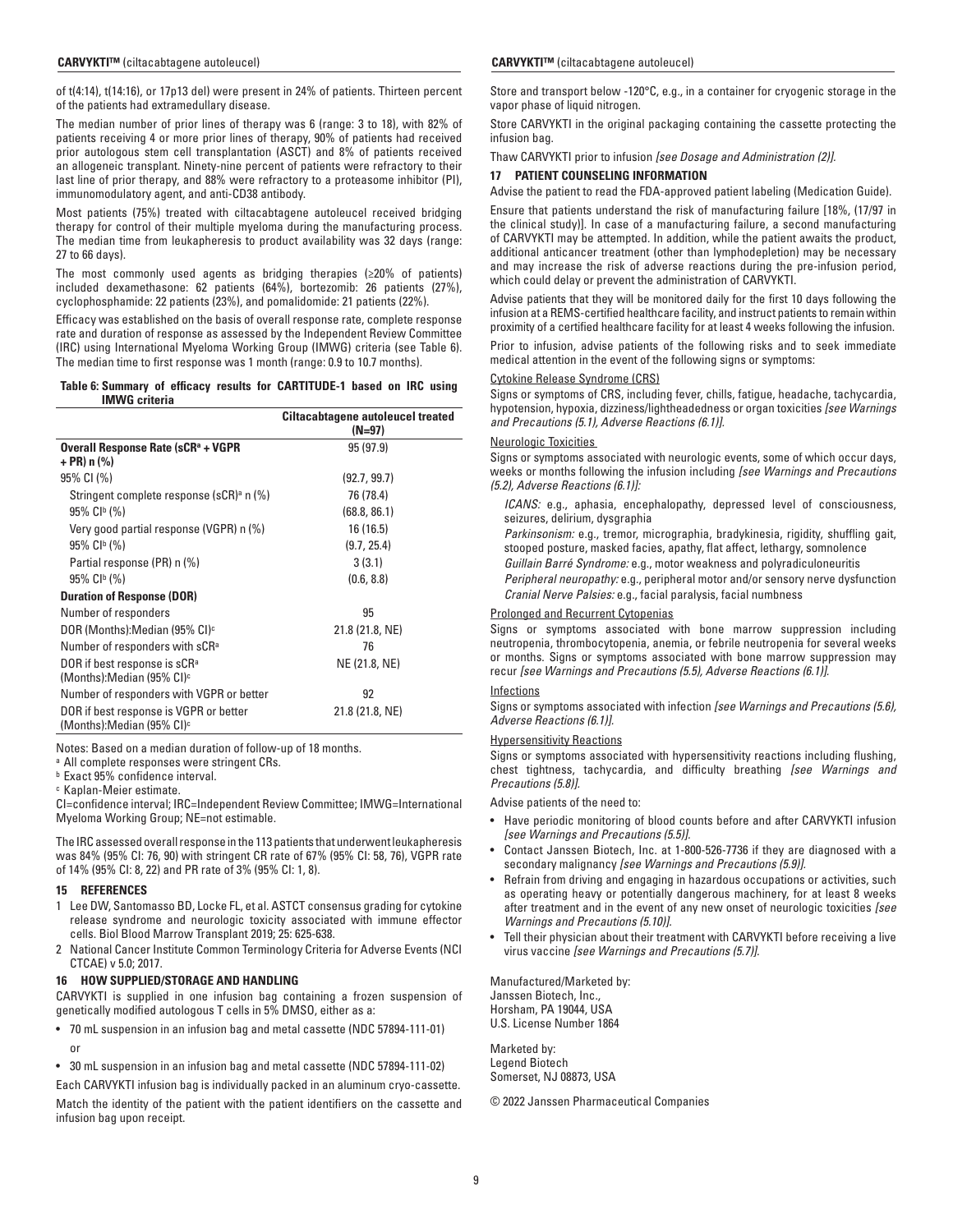# **MEDICATION GUIDE CARVYKTI™ (car-vick-tee) (ciltacabtagene autoleucel)**

Read this Medication Guide before you start your CARVYKTI treatment. The more you know about your treatment, the more active you can be in your care. Talk with your healthcare provider if you have questions about your health condition or treatment. Reading this Medication Guide does not take the place of talking with your healthcare provider about your treatment.

# **What is the most important information I should know about CARVYKTI?**

CARVYKTI may cause side effects that are severe or life-threatening and can lead to death. Call your healthcare provider or get emergency help right away if you get any of the following:

- fever (100.4°F/38°C or higher)
- chills or shaking chills
- fast or irregular heartbeat
- difficulty breathing
- very low blood pressure
- dizziness/light headedness
- effects on your nervous system, some of which can occur days or weeks after you receive the infusion, and may initially be subtle such as:
	- ° feeling confused, less alert, or disoriented, having difficulty speaking or slurred speech, having difficulty reading, writing, and understanding words, memory loss
	- ° loss of coordination affecting movement and balance, slower movements, changes in handwriting
	- ° personality changes including a reduced ability to express emotions, being less talkative, disinterest in activities, and reduced facial expression
	- ° tingling, numbness, and pain of hands and feet, difficulty walking, leg and/or arm weakness, and difficulty breathing
	- ° facial numbness, difficulty moving muscles of face and eyes

It is important that you tell your healthcare providers that you have received CARVYKTI and to show them your CARVYKTI Patient Wallet Card. Your healthcare providers may give you other medicines to treat your side effects.

# **What is CARVYKTI?**

- CARVYKTI is a treatment used for adult patients who have cancer of the bone marrow called multiple myeloma. It is used when at least four other kinds of treatment have not worked or have stopped working.
- CARVYKTI is a medicine made from your own white blood cells, which have been changed (genetically modified) to recognize and attack your multiple myeloma cells.
- **Before you receive CARVYKTI tell your healthcare provider about all your medical conditions, including if you have:**
- Current or past neurologic problems (such as seizures, stroke, new or worsening memory loss)
- Lung or breathing problems
- Heart problems
- Liver problems
- Kidney problems
- A recent or active infection
- Low blood counts

**Tell your healthcare provider about all the medicines you take,** including prescription and over-the-counter medicines, vitamins, and herbal supplements.

# **How will I receive CARVYKTI?**

- CARVYKTI is made from your own white blood cells, so your blood will be collected by a process called 'leukapheresis' (loo-kahfur-ee-sis). The procedure can take 3 to 6 hours and may need to be repeated.
- Your white blood cells are sent to a manufacturing center to make CARVYKTI. It takes about 4-5 weeks from the time your cells are received at the manufacturing site and are available to be shipped back to your healthcare provider, but the time may vary.
- While CARVYKTI is being made you may get other medicines to treat the multiple myeloma. This is so that your multiple myeloma does not get worse.

Before you get CARVYKTI, your healthcare provider will give you chemotherapy for 3 days to prepare your body.

30 to 60 minutes before you are given CARVYKTI, you may be given other medicines. These may include:

- medicines for an allergic reaction (anti-histamines)
- medicines for fever (such as acetaminophen)

When your CARVYKTI is ready, your healthcare provider will give CARVYKTI to you through a catheter (tube) placed into your vein (intravenous infusion). Your dose of CARVYKTI will be given in one infusion bag. The infusion usually takes approximately 30-60 minutes.

After getting CARVYKTI, you will be monitored at the certified healthcare facility where you received your treatment for at least 10 days after the infusion.

You should plan to stay close to the location where you received your treatment for at least 4 weeks. Your healthcare provider will check to see that your treatment is working and help you with any side effects that may occur. You may be hospitalized if you develop serious side effects until your side effects are under control and it is safe for you to leave the hospital.

Your healthcare provider will want to do blood tests to follow your progress. It is important that you have your blood tested. If you miss an appointment, call your healthcare provider as soon as possible to reschedule.